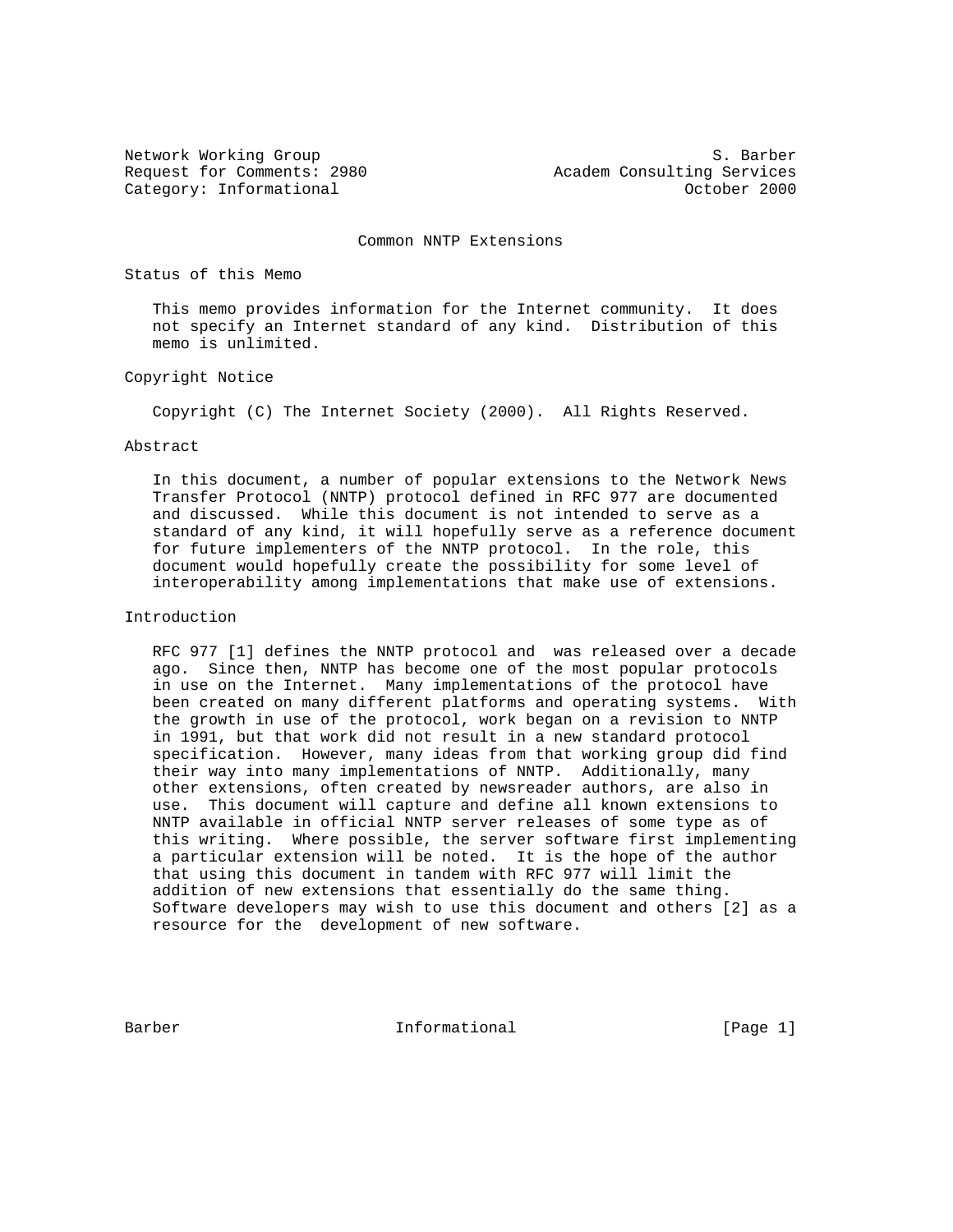This document does not specify an Internet Standard of any kind. It only attempts to document current practices. While this document may clarify some ambiguity in RFC 977, RFC 977 should be regarded as authoritative in all cases. There are some implementations that are not strictly RFC 977 compliant and where necessary, these deviations from the standard will be noted. This document does reflect the work of the IETF NNTP-EXT working group chaired by Ned Freed and Stan Barber.

 This document is provided to help implementers have a uniform source of information about extensions, however, it is important for any prospective implementer to understand that the extensions listed here are NOT part of any current standard for NNTP. In fact, some of the ones listed in this document should not be included in new NNTP implementations as they should no longer be used modern NNTP environments. Such commands should be considered historic and are documented as such in this document.

 Extensions fall into three categories: transport, newsreader and other. Transport extensions are additions to the NNTP specification that were made specifically to move news articles from one server to another server. Newsreader extensions are additions to the NNTP specification that were made to assist NNTP clients in selecting and retrieving news articles from servers. Other extensions to the NNTP specification are those which did not specifically fall into either of the other two categories. Examples of other extensions include authentication and time-of-day extensions. For each command, the format of section 3 of RFC 977 will be used.

#### 1. Transport Extensions

 A transport extension is one which is primarily used in inter-server communications. Following are the descriptions of each transport extension commands and the responses which will be returned by those commands.

 Each command is shown in upper case for clarity, although case is ignored in the interpretation of commands by the NNTP server. Any parameters are shown in lower case. A parameter shown in [square brackets] is optional. For example, [GMT] indicates that the triglyph GMT may present or omitted. A parameter that may be repeated is followed by an ellipsis.

Barber 10 1nformational 1996 [Page 2]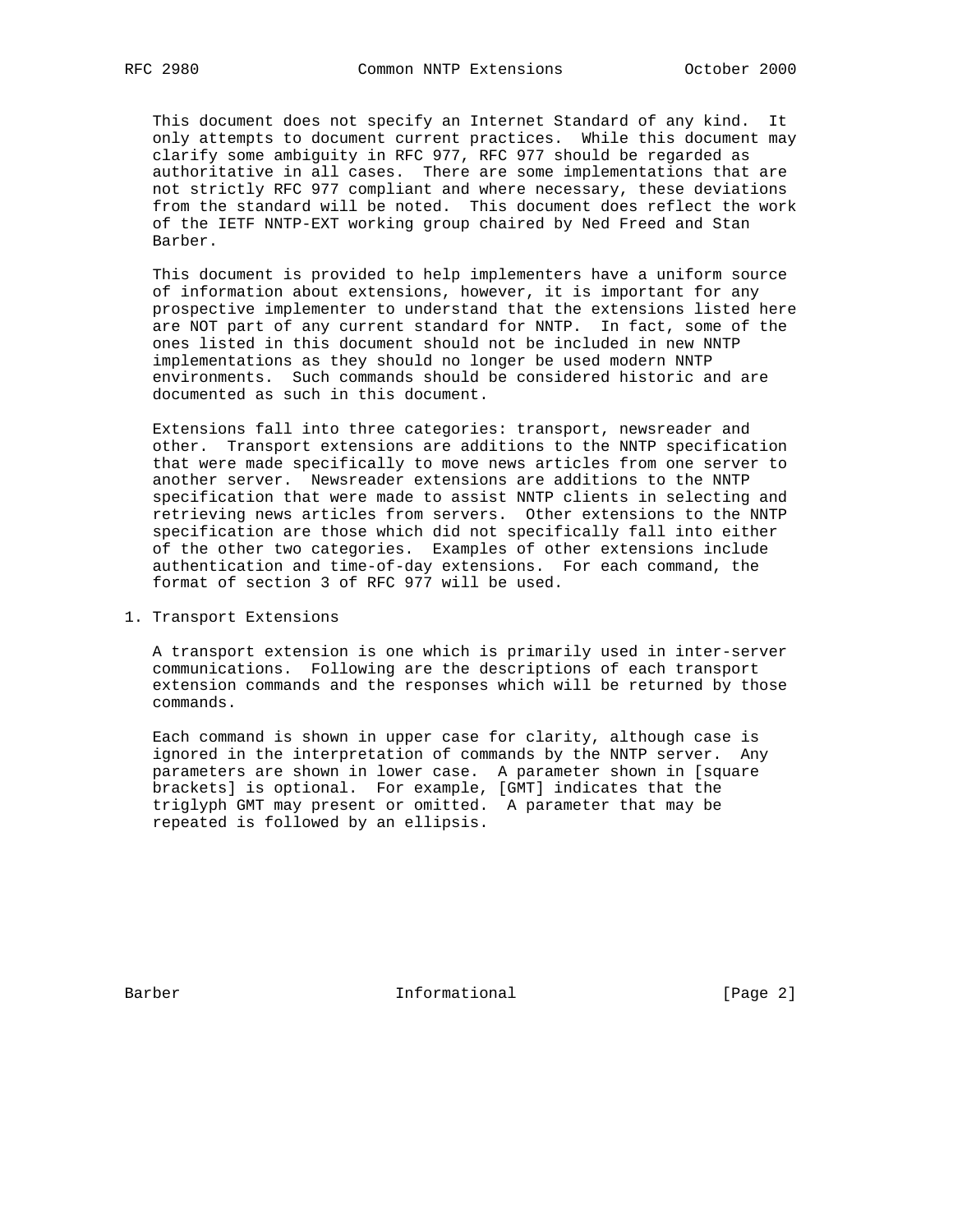## 1.1.1 The CHECK command

CHECK <message-id>

 CHECK is used by a peer to discover if the article with the specified message-id should be sent to the server using the TAKETHIS command. The peer does not have to wait for a response from the server before sending the next command.

 From using the responses to the sequence of CHECK commands, a list of articles to be sent can be constructed for subsequent use by the TAKETHIS command.

 The use of the CHECK command for streaming is optional. Some implementations will directly use the TAKETHIS command and send all articles in the send queue on that peer for the server.

 On some implementations, the use of the CHECK command is not permitted when the server is in slave mode (via the SLAVE command).

 Responses that are of the form X3X must specify the message-id in the response.

## 1.1.2. Responses

 238 no such article found, please send it to me 400 not accepting articles 431 try sending it again later 438 already have it, please don't send it to me 480 Transfer permission denied 500 Command not understood

1.2.1 The MODE STREAM command

MODE STREAM

 MODE STREAM is used by a peer to indicate to the server that it would like to suspend the lock step conversational nature of NNTP and send commands in streams. This command should be used before TAKETHIS and CHECK. See the section on the commands TAKETHIS and CHECK for more details.

- 1.2.2. Responses
	- 203 Streaming is OK
	- 500 Command not understood

Barber 11 1nformational 1996 [Page 3]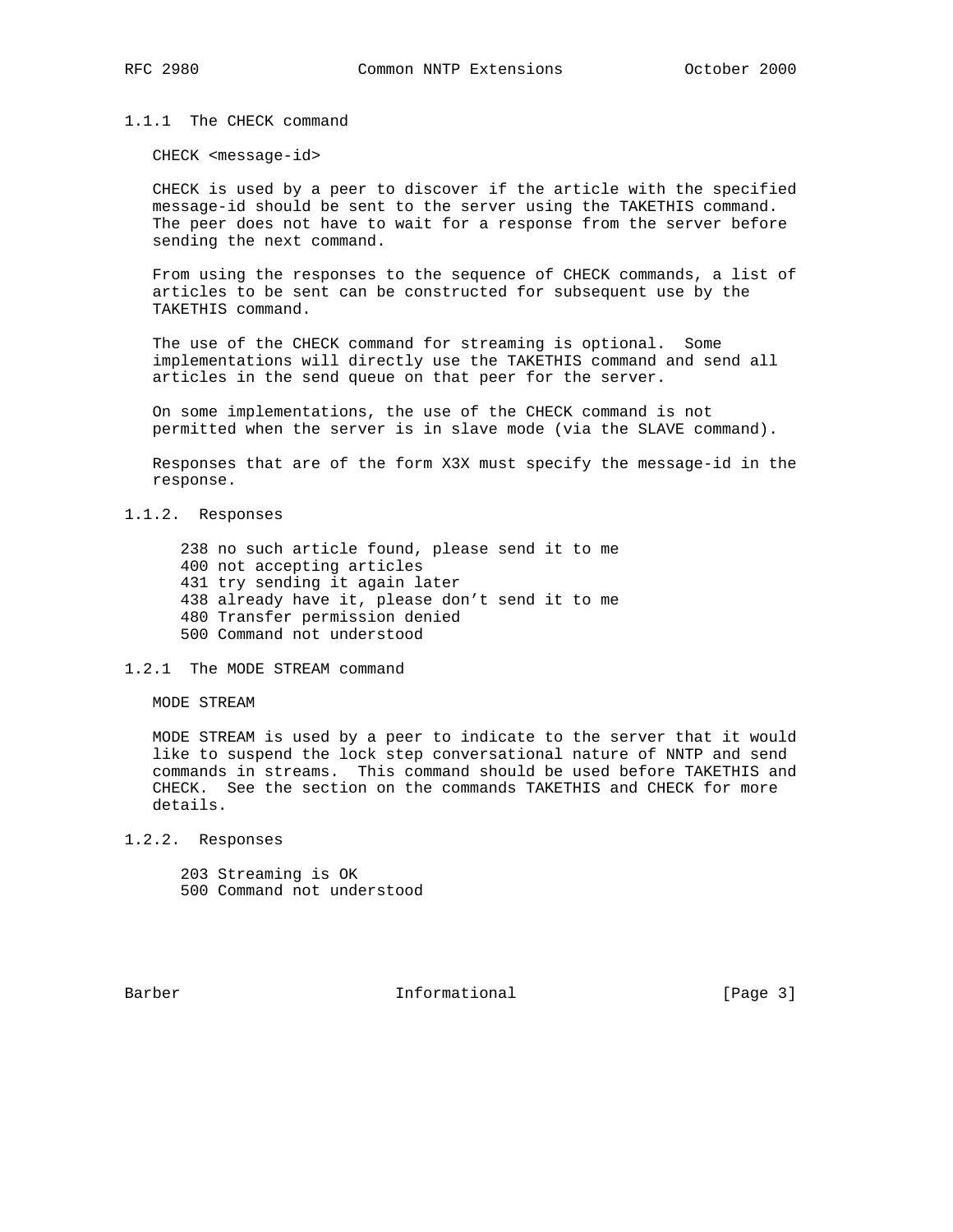## 1.3.1 The TAKETHIS command

TAKETHIS <message-id>

 TAKETHIS is used to send articles to a server when in streaming mode. The entire article (header and body, in that sequence) is sent immediately after the peer sends the TAKETHIS command. The peer does not have to wait for a response from the server before sending the next command and the associated article.

 During transmission of the article, the peer should send the entire article, including header and body, in the manner specified for text transmission from the server. See RFC 977, Section 2.4.1 for details.

 Responses that are of the form X3X must specify the message-id in the response.

## 1.3.2. Responses

 239 article transferred ok 400 not accepting articles 439 article transfer failed 480 Transfer permission denied 500 Command not understood

## 1.4.1 The XREPLIC command

XREPLIC ggg:nnn[,ggg:nnn...]

 The XREPLIC command makes is possible to exactly duplicate the news spool structure of one server in another server. It first appeared in INN.

 This command works similarly to the IHAVE command as specified in RFC 977. The same response codes are used. The command line arguments consist of entries separated by a single comma. Each entry consists of a news group name, a colon, and an article number. If the server responds with a 335 response, the article should be filed in the news group(s) and article number(s) specified in the XREPLIC command line. If the server cannot do successfully install the article once it has accepted it, a 436 or 437 response code can be used to indicate the failure.

 This command should only be used when the receiving server is being fed by only one other server. It is likely that when used with servers that have multiple feeds that this command will frequently fail.

Barber 11 1nformational 1996 (Page 4)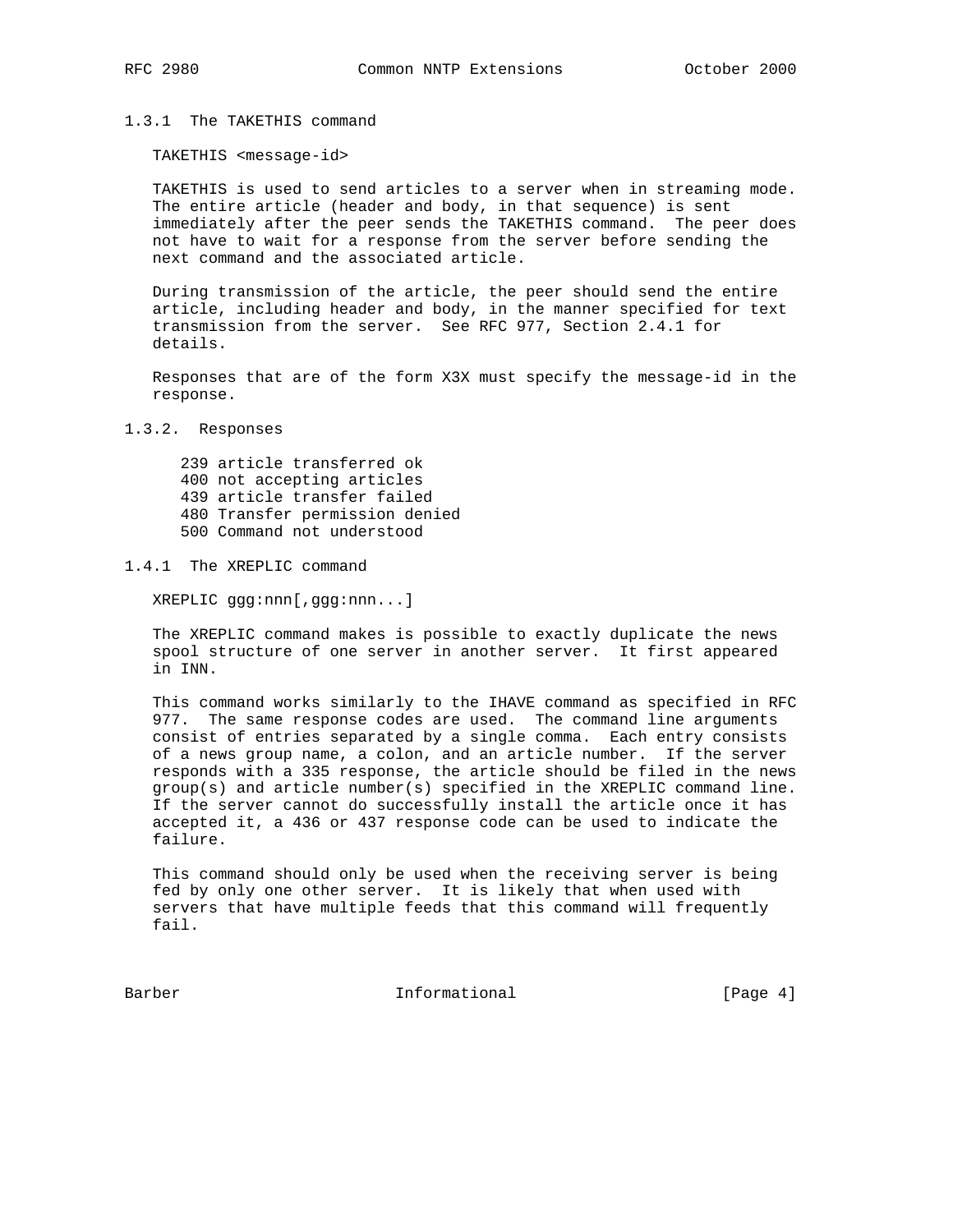XREPLIC slaving has been deprecated in INN version 1.7.2 and later. INN now has the ability to slave servers via transparent means, simply by having the article's Xref header transferred. (In previous versions, this header was generated locally and stripped off on outgoing feeds.)

 It is likely that future versions of INN will no longer support XREPLIC.

## 1.4.2. Responses

 235 article transferred ok 335 send article to be transferred. End with <CR-LF>.<CR-LF> 435 article not wanted - do not send it 436 transfer failed - try again later 437 article rejected - do not try again

2. Newsreader Extensions

 Newsreader extensions are those which are primarily used by newsreading clients. Following are the descriptions of each newsreader extension commands and the responses which will be returned by those commands.

 Each command is shown in upper case for clarity, although case is ignored in the interpretation of commands by the NNTP server. Any parameters are shown in lower case. A parameter shown in [square brackets] is optional. For example, [GMT] indicates that the triglyph GMT may present or omitted. A parameter that may be repeated is followed by an ellipsis. Mutually exclusive parameters are separated by a vertical bar  $(|)$  character. For example, ggg|<message-id> indicates that a group name or a <message-id> may be specified, but not both. Some parameters, notably <message-id>, is case specific. See RFC 1036 for these details.

 Also, certain commands make use of a pattern for selection of multiple news groups. The pattern in all cases is based on the wildmat [4] format introduced by Rich Salz in 1986. Arguments expected to be in wildmat format will be represented by the string wildmat. This format is discussed in detail in section 3.3 of this document.

2.1.1 Extensions to the LIST command

 The original LIST command took no arguments in RFC 977 and returned the contents of the active file in a specific format. Since the original newsreaders made use of other information available in the news transport software in addition to the active file, extensions to

Barber 10 1nformational 100 Eagle 5]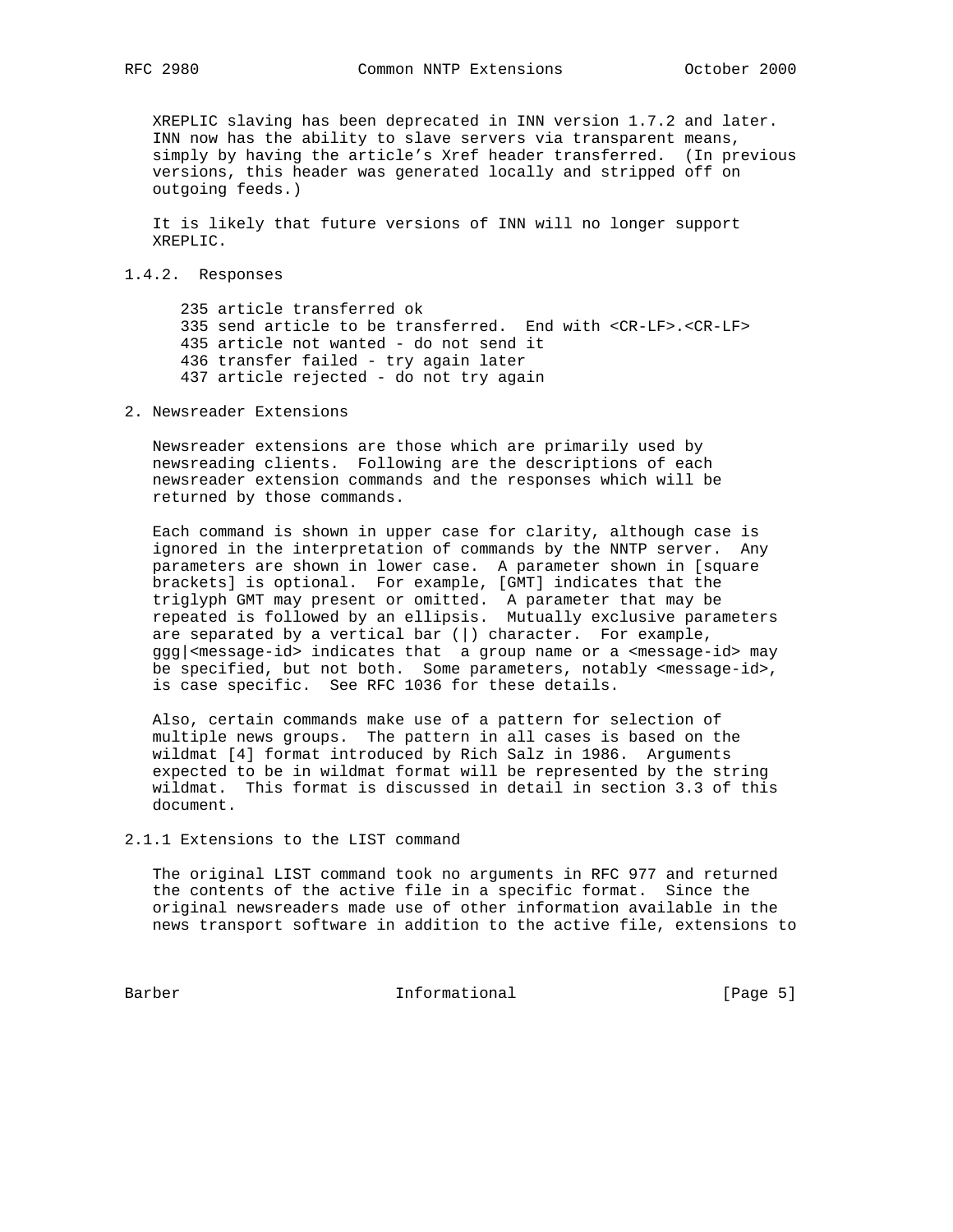the LIST command were created to make that information available to NNTP newsreaders. There may be other extensions to the LIST command that simply return the contents of a file. This approach is suggested over the addition of over verbs. For example, LIST MOTD could be used instead of adding XMOTD.

# 2.1.2 LIST ACTIVE

LIST ACTIVE [wildmat]

 LIST ACTIVE is exactly the same as the LIST command specified in RFC 977. The responses and the format should exactly match the LIST command without arguments. If the optional matching parameter is specified, the list is limited to only the groups that match the pattern. Specifying a single group is usually very efficient for the server, and multiple groups may be specified by using wildmat patterns (described later in this document), not regular expressions. If nothing is matched an empty list is returned, not an error. This command first appeared in the UNIX reference version.

# 2.1.3 LIST ACTIVE.TIMES

LIST ACTIVE.TIMES

The active.times file is maintained by some news transports systems to contain information about the when and who created a particular news group. The format of this file generally include three fields. The first field is the name of the news group. The second is the time when this group was created on this news server measured in seconds since January 1, 1970. The third is the email address of the entity that created the news group. When executed, the information is displayed following the 215 response. When display is completed, the server will send a period on a line by itself. If the information is not available, the server will return the 503 error response. This command first appeared in the UNIX reference version.

2.1.3.1 Responses

 215 information follows 503 program error, function not performed

#### 2.1.4 LIST DISTRIBUTIONS

LIST DISTRIBUTIONS

 The distributions file is maintained by some news transport systems to contain information about valid values for the Distribution: line in a news article header and about what the values mean. Each line

Barber 10 Informational 100 Informational [Page 6]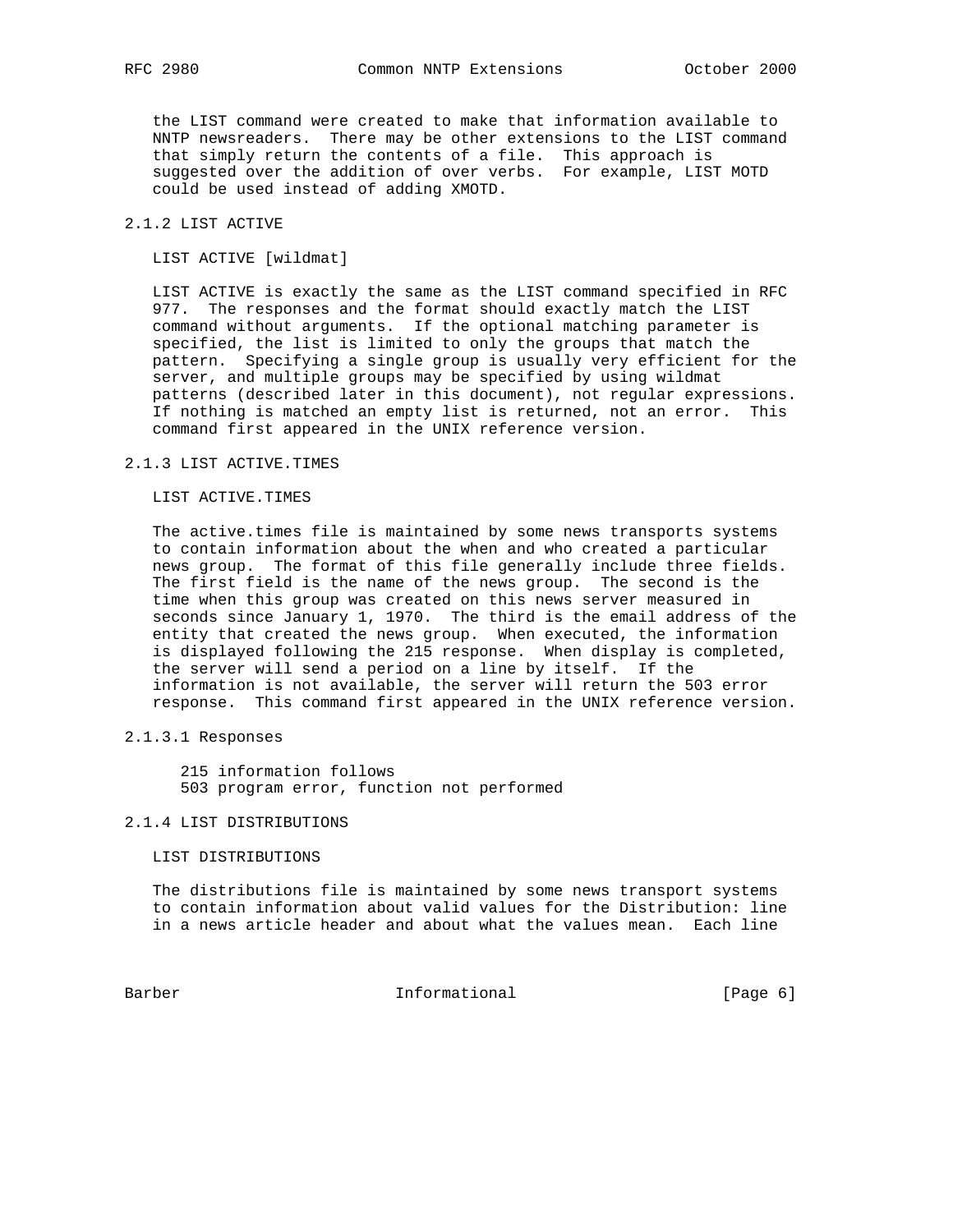contains two fields, the value and a short explanation on the meaning of the value. When executed, the information is displayed following the 215 response. When display is completed, the server will send a period on a line by itself. If the information is not available, the server will return the 503 error response. This command first appeared in the UNIX reference version.

## 2.1.4.1 Responses

 215 information follows 503 program error, function not performed

## 2.1.5 LIST DISTRIB.PATS

LIST DISTRIB.PATS

 The distrib.pats file is maintained by some news transport systems to contain default values for the Distribution: line in a news article header when posting to particular news groups. This information could be used to provide a default value for the Distribution: line in the header when posting an article. The information returned involves three fields separated by colons. The first column is a weight. The second is a group name or a pattern that can be used to match a group name in the wildmat format. The third is the value of the Distribution: line that should be used when the group name matches and the weight value is the highest. All this processing is done by the news posting client and not by the server itself. The server just provides this information to the client for it to use or ignore as it chooses. When executed, the information is displayed following the 215 response. When display is completed, the server will send a period on a line by itself. If the information is not available, the server will return the 503 error response. This command first appeared in INN.

## 2.1.5.1 Responses

 215 information follows 503 program error, function not performed

#### 2.1.6 LIST NEWSGROUPS

LIST NEWSGROUPS [wildmat]

 The newsgroups file is maintained by some news transport systems to contain the name of each news group which is active on the server and a short description about the purpose of each news group. Each line in the file contains two fields, the news group name and a short explanation of the purpose of that news group. When executed, the

Barber 10 Informational 100 Informational [Page 7]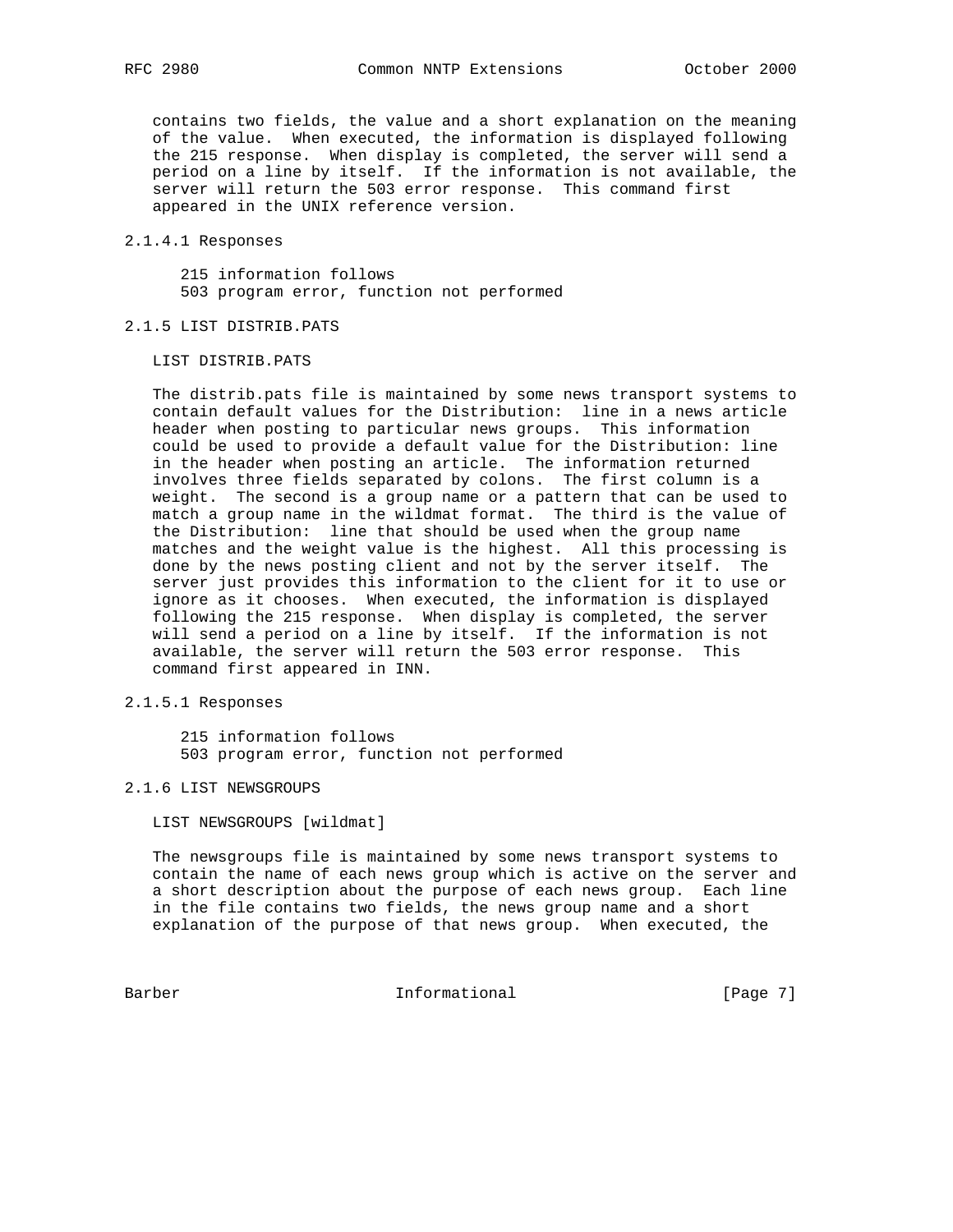information is displayed following the 215 response. When display is completed, the server will send a period on a line by itself. If the information is not available, the server will return the 503 response. If the optional matching parameter is specified, the list is limited to only the groups that match the pattern (no matching is done on the group descriptions). Specifying a single group is usually very efficient for the server, and multiple groups may be specified by using wildmat patterns (similar to file globbing), not regular expressions. If nothing is matched an empty list is returned, not an error.

 When the optional parameter is specified, this command is equivalent to the XGTITLE command, though the response code are different.

 215 information follows 503 program error, function not performed

### 2.1.7 LIST OVERVIEW.FMT

LIST OVERVIEW.FMT

 The overview.fmt file is maintained by some news transport systems to contain the order in which header information is stored in the overview databases for each news group. When executed, news article header fields are displayed one line at a time in the order in which they are stored in the overview database [5] following the 215 response. When display is completed, the server will send a period on a line by itself. If the information is not available, the server will return the 503 response.

 Please note that if the header has the word "full" (without quotes) after the colon, the header's name is prepended to its field in the output returned by the server.

Many newsreaders work better if Xref: is one of the optional fields.

 It is STRONGLY recommended that this command be implemented in any server that implements the XOVER command. See section 2.8 for more details about the XOVER command.

2.1.7.1 Responses

 215 information follows 503 program error, function not performed

Barber 10 1nformational 1996 (Page 8)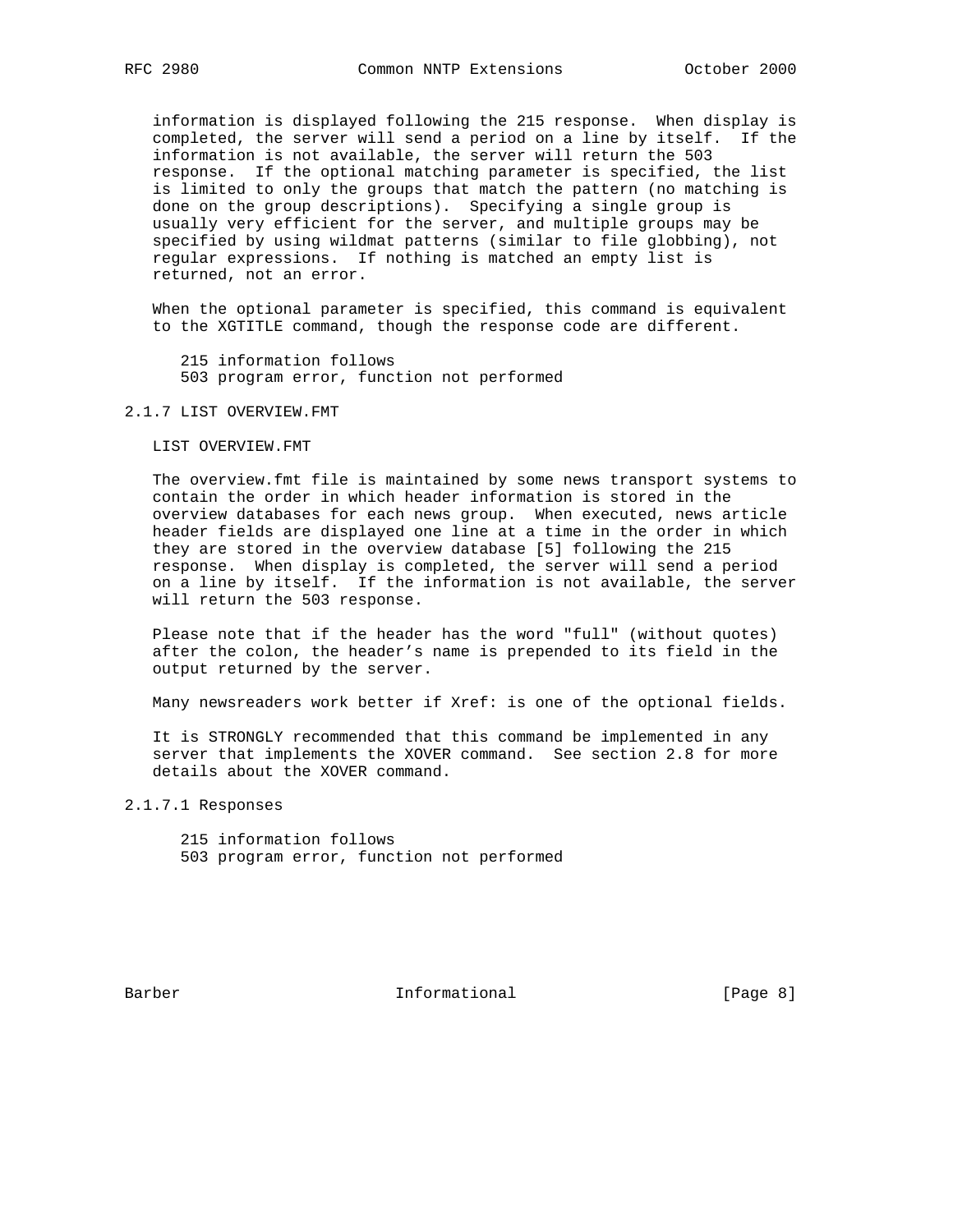#### 2.1.8 LIST SUBSCRIPTIONS

LIST SUBSCRIPTIONS

 This command is used to get a default subscription list for new users of this server. The order of groups is significant.

 When this list is available, it is preceded by the 215 response and followed by a period on a line by itself. When this list is not available, the server returns a 503 response code.

#### 2.1.8.1 Responses

 215 information follows 503 program error, function not performed

## 2.2 LISTGROUP

LISTGROUP [ggg]

 The LISTGROUP command is used to get a listing of all the article numbers in a particular news group.

 The optional parameter ggg is the name of the news group to be selected (e.g. "news.software.b"). A list of valid news groups may be obtained from the LIST command. If no group is specified, the current group is used as the default argument.

 The successful selection response will be a list of the article numbers in the group followed by a period on a line by itself.

 When a valid group is selected by means of this command, the internally maintained "current article pointer" is set to the first article in the group. If an invalid group is specified, the previously selected group and article remain selected. If an empty news group is selected, the "current article pointer" is in an indeterminate state and should not be used.

 Note that the name of the news group is not case-dependent. It must otherwise match a news group obtained from the LIST command or an error will result.

2.2.1 Responses

 211 list of article numbers follow 412 Not currently in newsgroup 502 no permission

Barber 10 1nformational 1996 [Page 9]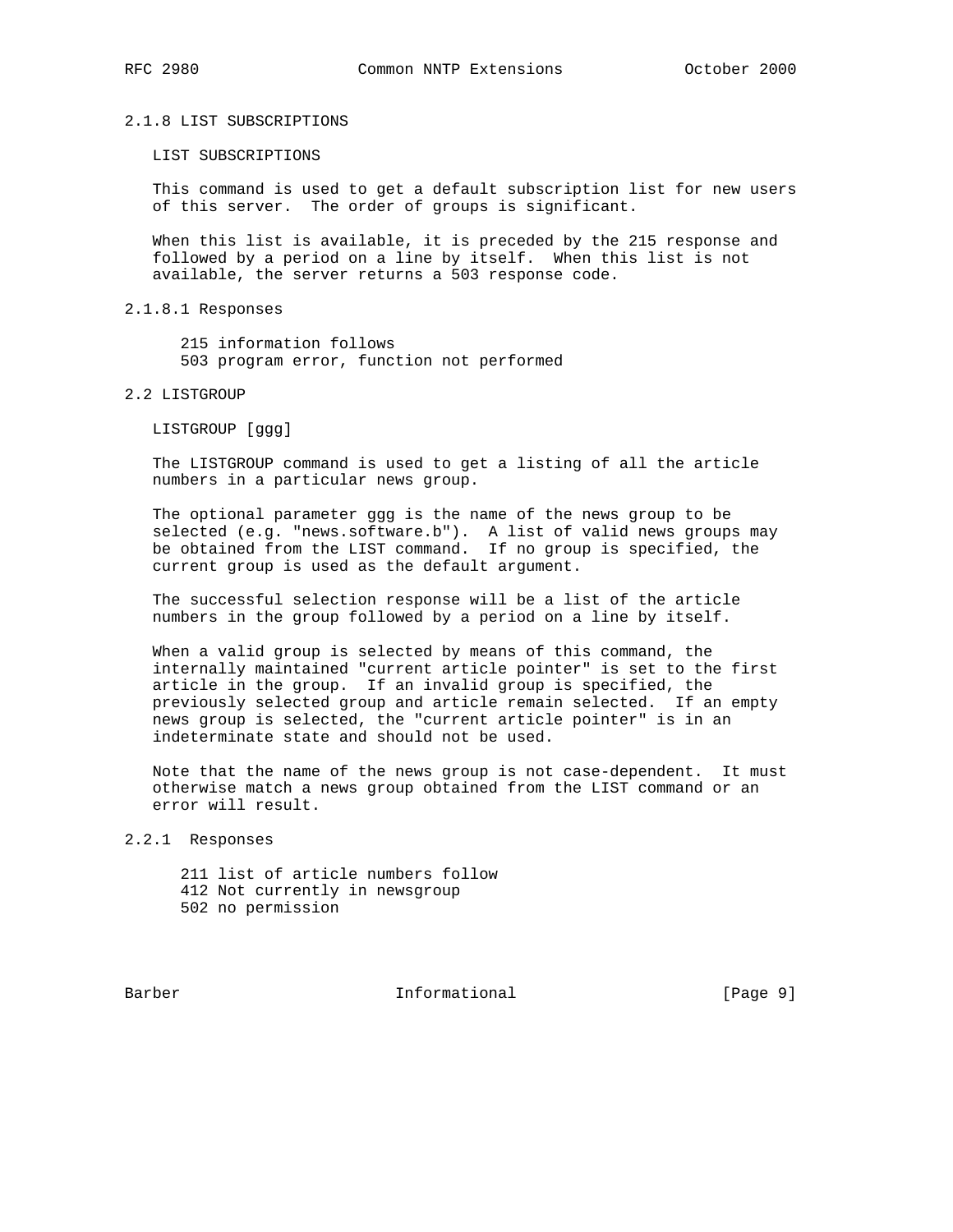# 2.3 MODE READER

 MODE READER is used by the client to indicate to the server that it is a news reading client. Some implementations make use of this information to reconfigure themselves for better performance in responding to news reader commands. This command can be contrasted with the SLAVE command in RFC 977, which was not widely implemented. MODE READER was first available in INN.

## 2.3.1 Responses

 200 Hello, you can post 201 Hello, you can't post

## 2.4 XGTITLE

XGTITLE [wildmat]

 The XGTITLE command is used to retrieve news group descriptions for specific news groups.

 This extension first appeared in ANU-NEWS, an NNTP implementation for DEC's VMS. The optional parameter is a pattern in wildmat format. When executed, a 282 response is given followed by lines that have two fields, the news group name (which matches the pattern in the argument) and a short explanation of the purpose of the news group. When no argument is specified, the default argument is the current group name. When display is completed, the server sends a period on a line by itself.

 Please note that this command and the LIST NEWSGROUP command provide the same functionality with different response codes.

 Since this command provides the same functionality as LIST NEWSGROUP it is suggested that this extension be deprecated and no longer be used in newsreading clients.

 Note that there is a conflict in one of the response codes from XGTITLE and some of the authentication extensions.

2.5.1 Responses

 481 Groups and descriptions unavailable 282 list of groups and descriptions follows

Barber 10 Informational [Page 10]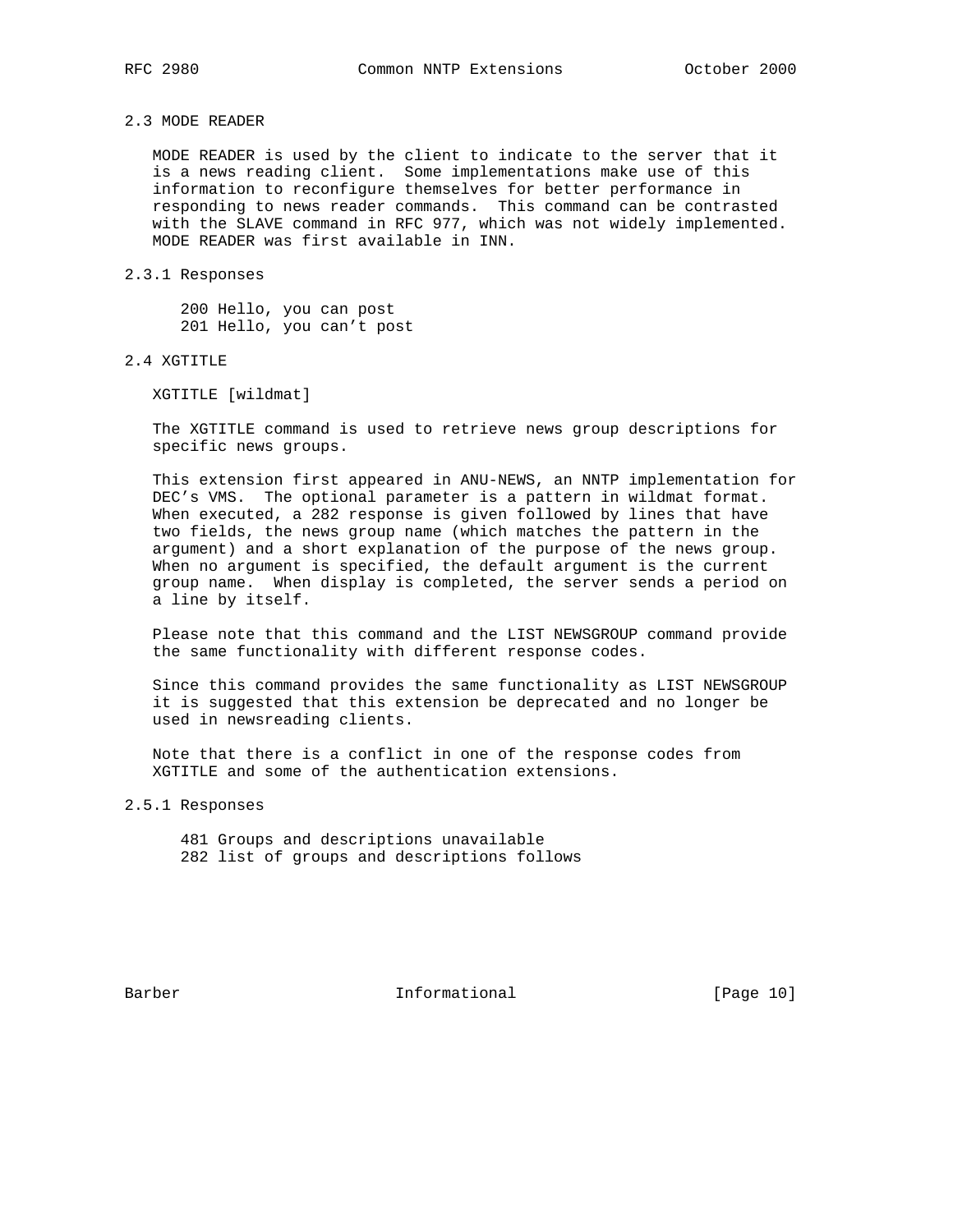2.6 XHDR

XHDR header [range|<message-id>]

 The XHDR command is used to retrieve specific headers from specific articles.

 The required parameter is the name of a header line (e.g. "subject") in a news group article. See RFC 1036 for a list of valid header lines. The optional range argument may be any of the following:

> an article number an article number followed by a dash to indicate all following an article number followed by a dash followed by another article number

 The optional message-id argument indicates a specific article. The range and message-id arguments are mutually exclusive. If no argument is specified, then information from the current article is displayed. Successful responses start with a 221 response followed by a the matched headers from all matched messages. Each line containing matched headers returned by the server has an article number (or message ID, if a message ID was specified in the command), then one or more spaces, then the value of the requested header in that article. Once the output is complete, a period is sent on a line by itself. If the optional argument is a message-id and no such article exists, the 430 error response is returned. If a range is specified, a news group must have been selected earlier, else a 412 error response is returned. If no articles are in the range specified, a 420 error response is returned by the server. A 502 response will be returned if the client only has permission to transfer articles.

 Some implementations will return "(none)" followed by a period on a line by itself if no headers match in any of the articles searched. Others return the 221 response code followed by a period on a line by itself.

 The XHDR command has been available in the UNIX reference implementation from its first release. However, until now, it has been documented only in the source for the server.

Barber 11 Informational [Page 11]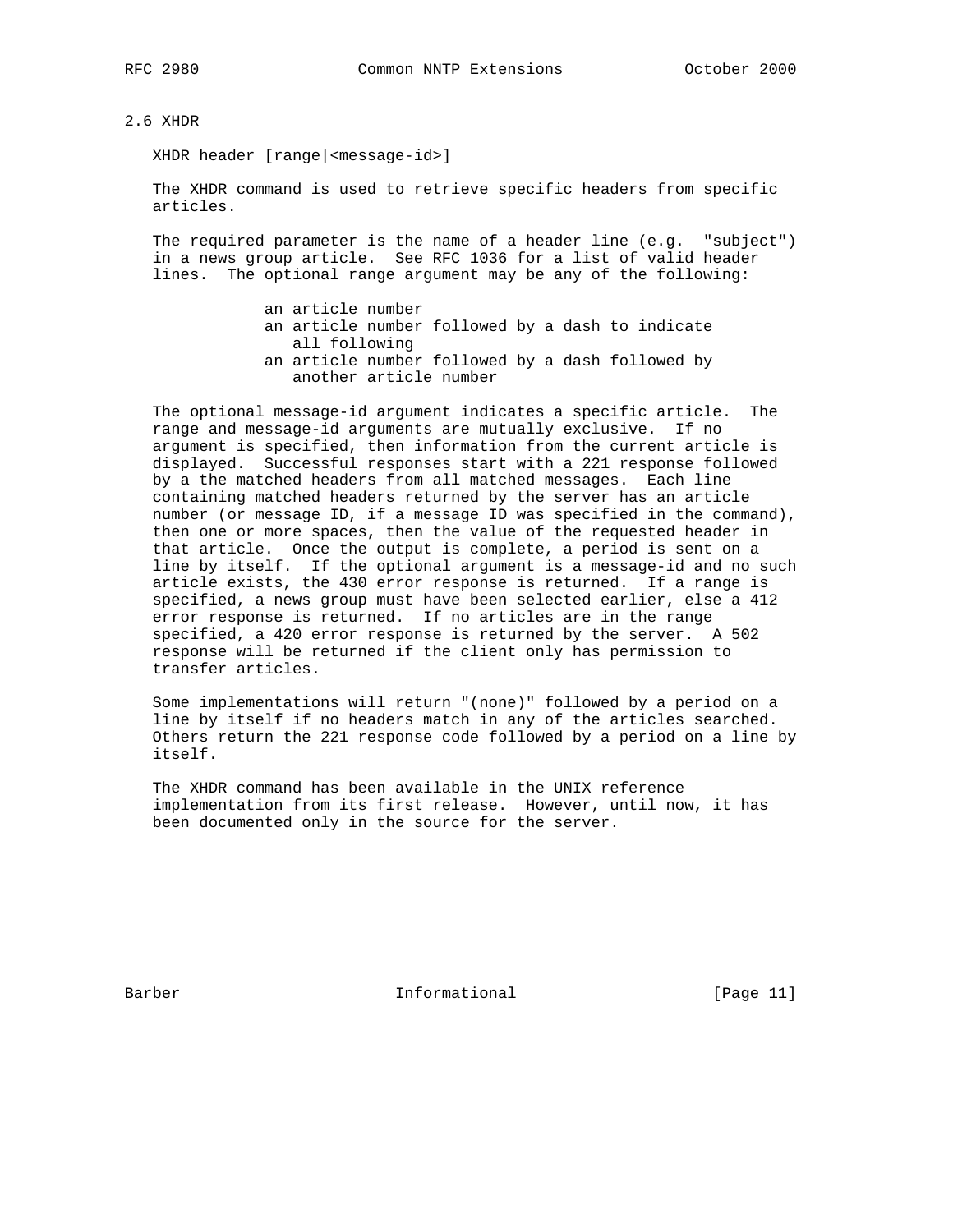## 2.6.1 Responses

 221 Header follows 412 No news group current selected 420 No current article selected 430 no such article 502 no permission

## 2.7 XINDEX

XINDEX ggg

 The XINDEX command is used to retrieve an index file in the format of originally created for use by the TIN [6] news reader.

 The required parameter ggg is the name of the news group to be selected (e.g. "news.software.b"). A list of valid news groups may be obtained from the LIST command.

 The successful selection response will return index file in the format used by the TIN news reader followed by a period on a line by itself.

 When a valid group is selected by means of this command, the internally maintained "current article pointer" is set to the first article in the group. If an invalid group is specified, the previously selected group and article remain selected. If an empty news group is selected, the "current article pointer" is in an indeterminate state and should not be used.

 Note that the name of the news group is not case-dependent. It must otherwise match a news group obtained from the LIST command or an error will result.

 The format of the tin-style index file is discussed in the documentation for the TIN newsreader. Since more recent versions of TIN support the news overview (NOV) format, it is recommended that this extension become historic and no longer be used in current servers or future implementations.

## 2.7.1 Responses

 218 tin-style index follows 418 no tin-style index is available for this news group

Barber 10 1nformational [Page 12]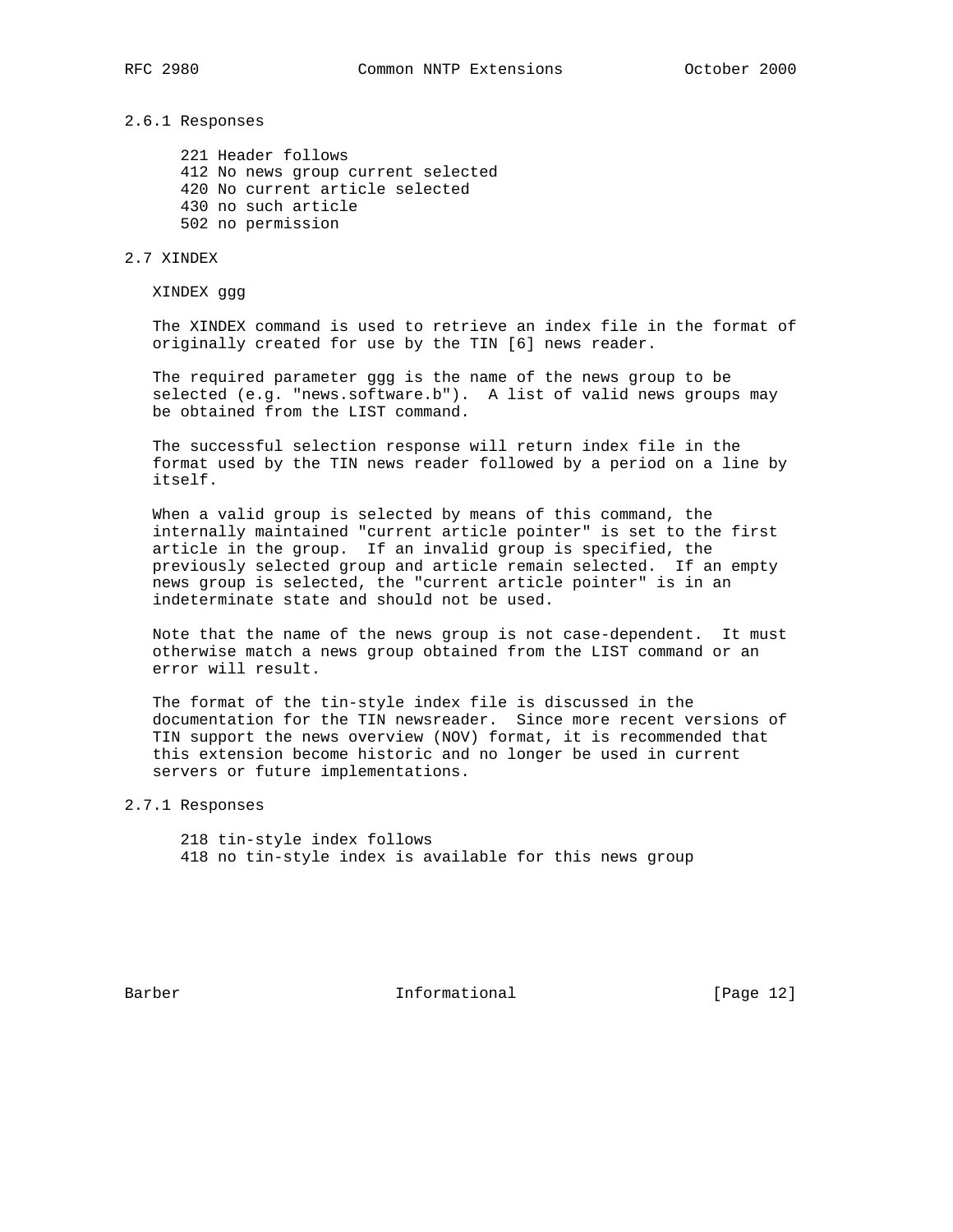2.8 XOVER

XOVER [range]

 The XOVER command returns information from the overview database for the article(s) specified. This command was originally suggested as part of the OVERVIEW work described in "The Design of a Common Newsgroup Overview Database for Newsreaders" by Geoff Collyer. This document is distributed in the Cnews distribution. The optional range argument may be any of the following:

an article number

- an article number followed by a dash to indicate all following an article number followed by a dash followed by
- another article number

 If no argument is specified, then information from the current article is displayed. Successful responses start with a 224 response followed by the overview information for all matched messages. Once the output is complete, a period is sent on a line by itself. If no argument is specified, the information for the current article is returned. A news group must have been selected earlier, else a 412 error response is returned. If no articles are in the range specified, a 420 error response is returned by the server. A 502 response will be returned if the client only has permission to transfer articles.

 Each line of output will be formatted with the article number, followed by each of the headers in the overview database or the article itself (when the data is not available in the overview database) for that article separated by a tab character. The sequence of fields must be in this order: subject, author, date, message-id, references, byte count, and line count. Other optional fields may follow line count. Other optional fields may follow line count. These fields are specified by examining the response to the LIST OVERVIEW.FMT command. Where no data exists, a null field must be provided (i.e. the output will have two tab characters adjacent to each other). Servers should not output fields for articles that have been removed since the XOVER database was created.

 The LIST OVERVIEW.FMT command should be implemented if XOVER is implemented. A client can use LIST OVERVIEW.FMT to determine what optional fields and in which order all fields will be supplied by the XOVER command. See Section 2.1.7 for more details about the LIST OVERVIEW.FMT command.

Barber 1988 Informational The Informational [Page 13]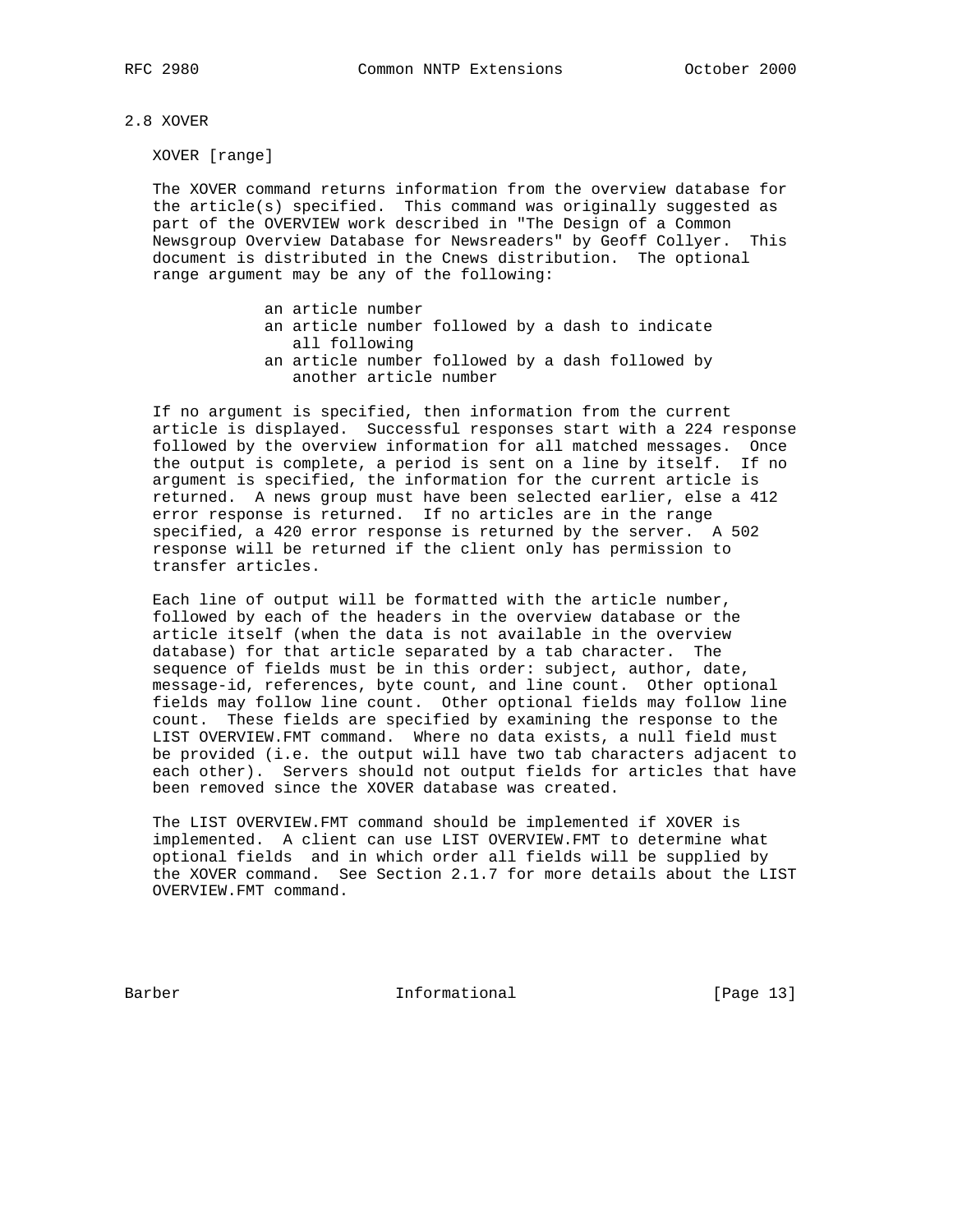Note that any tab and end-of-line characters in any header data that is returned will be converted to a space character.

## 2.8.1 Responses

 224 Overview information follows 412 No news group current selected 420 No article(s) selected 502 no permission

## 2.9 XPAT

XPAT header range|<message-id> pat [pat...]

 The XPAT command is used to retrieve specific headers from specific articles, based on pattern matching on the contents of the header. This command was first available in INN.

 The required header parameter is the name of a header line (e.g. "subject") in a news group article. See RFC 1036 for a list of valid header lines. The required range argument may be any of the following:

> an article number an article number followed by a dash to indicate all following an article number followed by a dash followed by another article number

 The required message-id argument indicates a specific article. The range and message-id arguments are mutually exclusive. At least one pattern in wildmat must be specified as well. If there are additional arguments the are joined together separated by a single space to form one complete pattern. Successful responses start with a 221 response followed by a the headers from all messages in which the pattern matched the contents of the specified header line. This includes an empty list. Once the output is complete, a period is sent on a line by itself. If the optional argument is a message-id and no such article exists, the 430 error response is returned. A 502 response will be returned if the client only has permission to transfer articles.

2.9.1 Responses

 221 Header follows 430 no such article 502 no permission

Barber 11 1nformational [Page 14]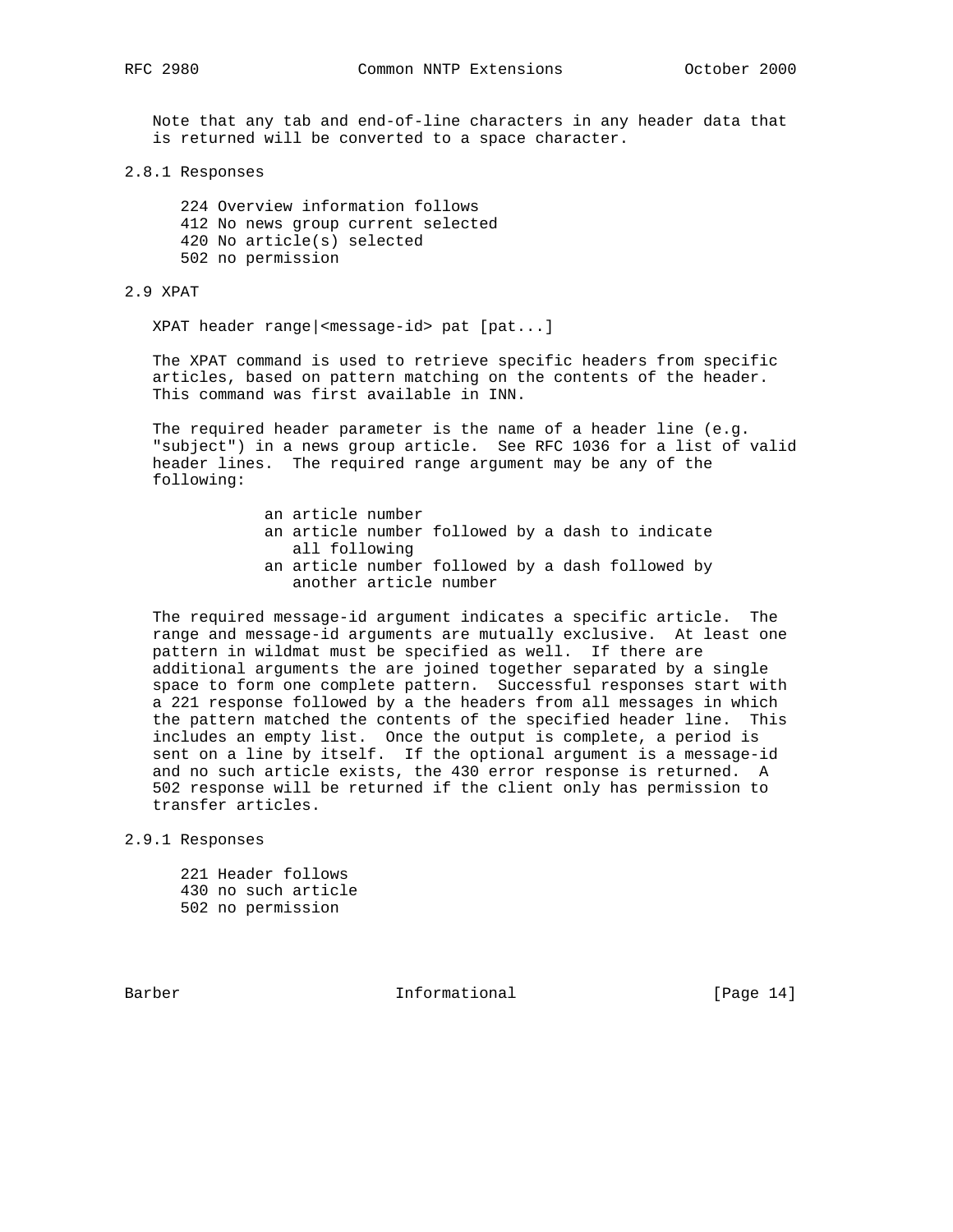## 2.10 The XPATH command

XPATH <message-id>

 The XPATH command is used to determine the filenames in which an article is filed. It first appeared in INN.

 The required parameter message-id is the message id of an article as shown in that article's message-id header. According to RFC 1036 [3], all message ids for all articles within the netnews environment are unique, but articles may be crossposted to multiple groups. The response to an XPATH command will include a listing of all filenames in which an article is stored separated by spaces or a response indicating that no article with the specified message-id exists. The returned data is only useful if the news client knows the implementation details of the server. Because of this, it is recommended that client avoid using this command.

## 2.10.1 Responses

 223 path1[ path2 ...] 430 no such article on server

2.11 The XROVER command

XROVER [range]

 The XROVER command returns reference information from the overview database for the article(s) specified. This command first appeared in the Unix reference implementation. The optional range argument may be any of the following:

> an article number an article number followed by a dash to indicate all following an article number followed by a dash followed by another article number

 Successful responses start with a 224 response followed by the contents of reference information for all matched messages. Once the output is complete, a period is sent on a line by itself. If no argument is specified, the information for the current article is returned. A news group must have been selected earlier, else a 412 error response is returned. If no articles are in the range specified, a 420 error response is returned by the server. A 502 response will be returned if the client only has permission to transfer articles.

Barber 1989 Informational 1989 [Page 15]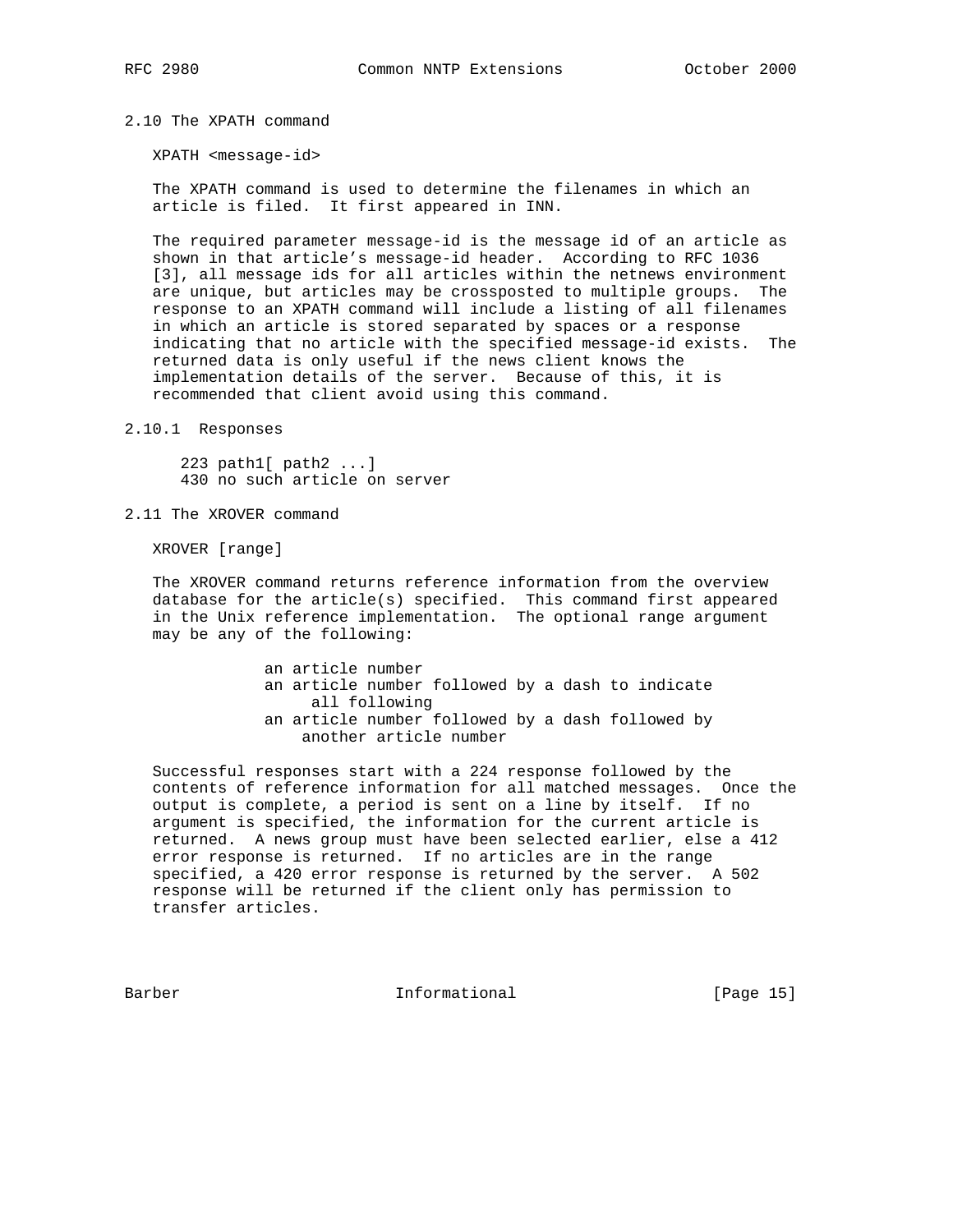The output will be formatted with the article number, followed by the contents of the References: line for that article, but does not contain the field name itself.

 This command provides the same basic functionality as using the XHDR command and "references" as the header argument.

2.11.1 Responses

 224 Overview information follows 412 No news group current selected 420 No article(s) selected 502 no permission

2.12 XTHREAD

XTHREAD [DBINIT|THREAD]

 The XTHREAD command is used to retrieve threading information in format of originally created for use by the TRN [6] news reader.

 The command XTHREAD DBINIT may be issued prior to entering any groups to see if a thread database exists. If it does, the database's byte order and version number are returned as binary data.

If no parameter is given, XTHREAD THREAD is assumed.

 To use XTHREAD THREAD, a news group must have been selected earlier, else a 412 error response is returned.

 A 502 response will be returned if the client only has permission to transfer articles. A 503 response is returned if the threading files are not available.

 The format of the trn-style thread format is discussed in the documentation for the TRN newsreader. Since more recent versions of TRN support the news overview (NOV) format, it is recommended that this extension become historic and no longer be used in current servers or future implementations.

2.12.1 Responses

 288 Binary data to follow 412 No newsgroup current selected 502 No permission 503 program error, function not performed

Barber 10 1nformational [Page 16]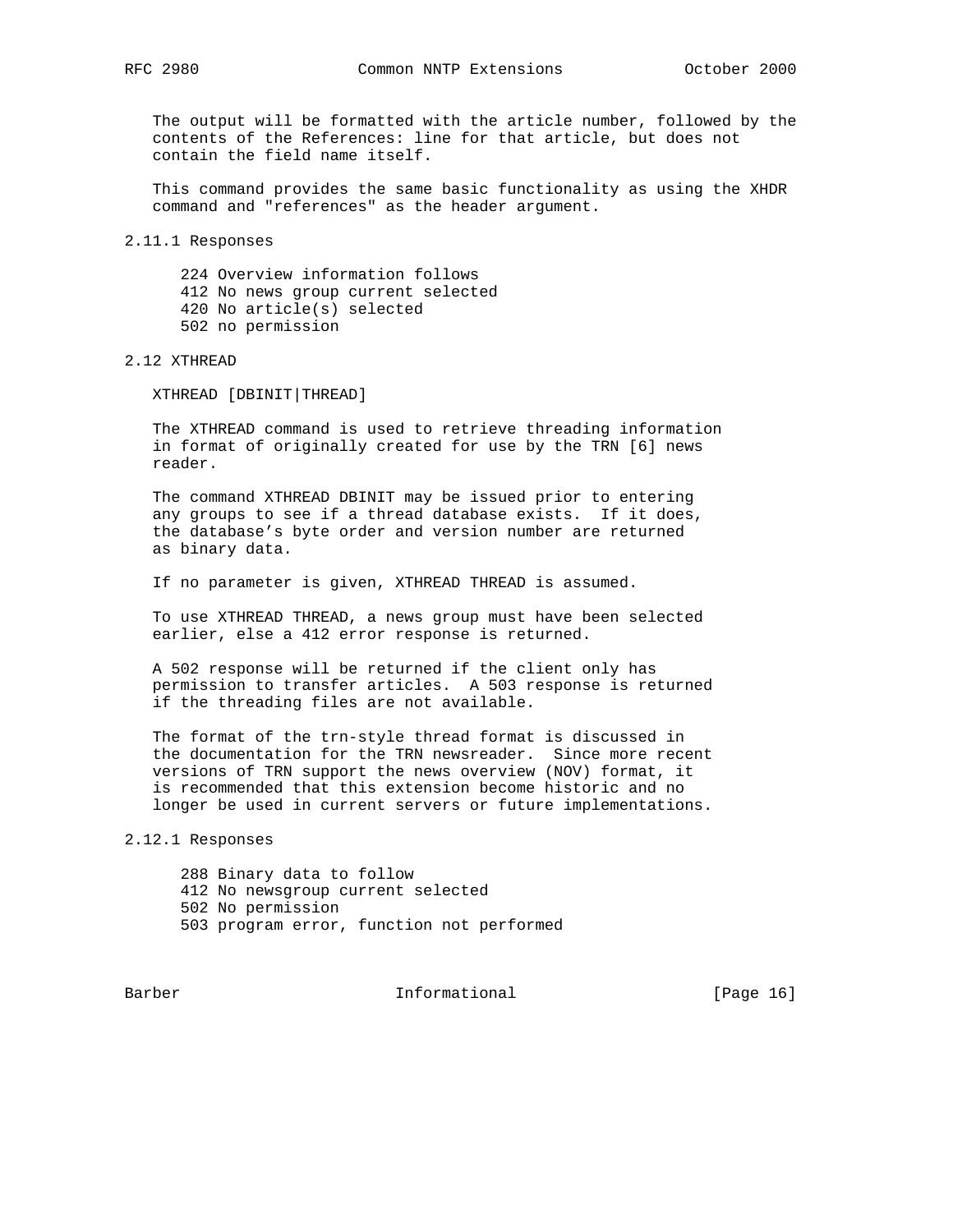# 3. Other Extensions

#### 3.1 AUTHINFO

 AUTHINFO is used to inform a server about the identity of a user of the server. In all cases, clients must provide this information when requested by the server. Servers are not required to accept authentication information that is volunteered by the client. Clients must accommodate servers that reject any authentication information volunteered by the client.

 There are three forms of AUTHINFO in use. The original version, an NNTP v2 revision called AUTHINFO SIMPLE and a more recent version which is called AUTHINFO GENERIC.

## 3.1.1 Original AUTHINFO

 AUTHINFO USER username AUTHINFO PASS password

 The original AUTHINFO is used to identify a specific entity to the server using a simple username/password combination. It first appeared in the UNIX reference implementation.

 When authorization is required, the server will send a 480 response requesting authorization from the client. The client must enter AUTHINFO USER followed by the username. Once sent, the server will cache the username and may send a 381 response requesting the password associated with that username. Should the server request a password using the 381 response, the client must enter AUTHINFO PASS followed by a password and the server will then check the authentication database to see if the username/password combination is valid. If the combination is valid or if no password is required, the server will return a 281 response. The client should then retry the original command to which the server responded with the 480 response. The command should then be processed by the server normally. If the combination is not valid, the server will return a 502 response.

 Clients must provide authentication when requested by the server. It is possible that some implementations will accept authentication information at the beginning of a session, but this was not the original intent of the specification. If a client attempts to reauthenticate, the server may return 482 response indicating that the new authentication data is rejected by the server. The 482 code will also be returned when the AUTHINFO commands are not entered in the correct sequence (like two AUTHINFO USERs in a row, or AUTHINFO PASS preceding AUTHINFO USER).

Barber 17 Informational [Page 17]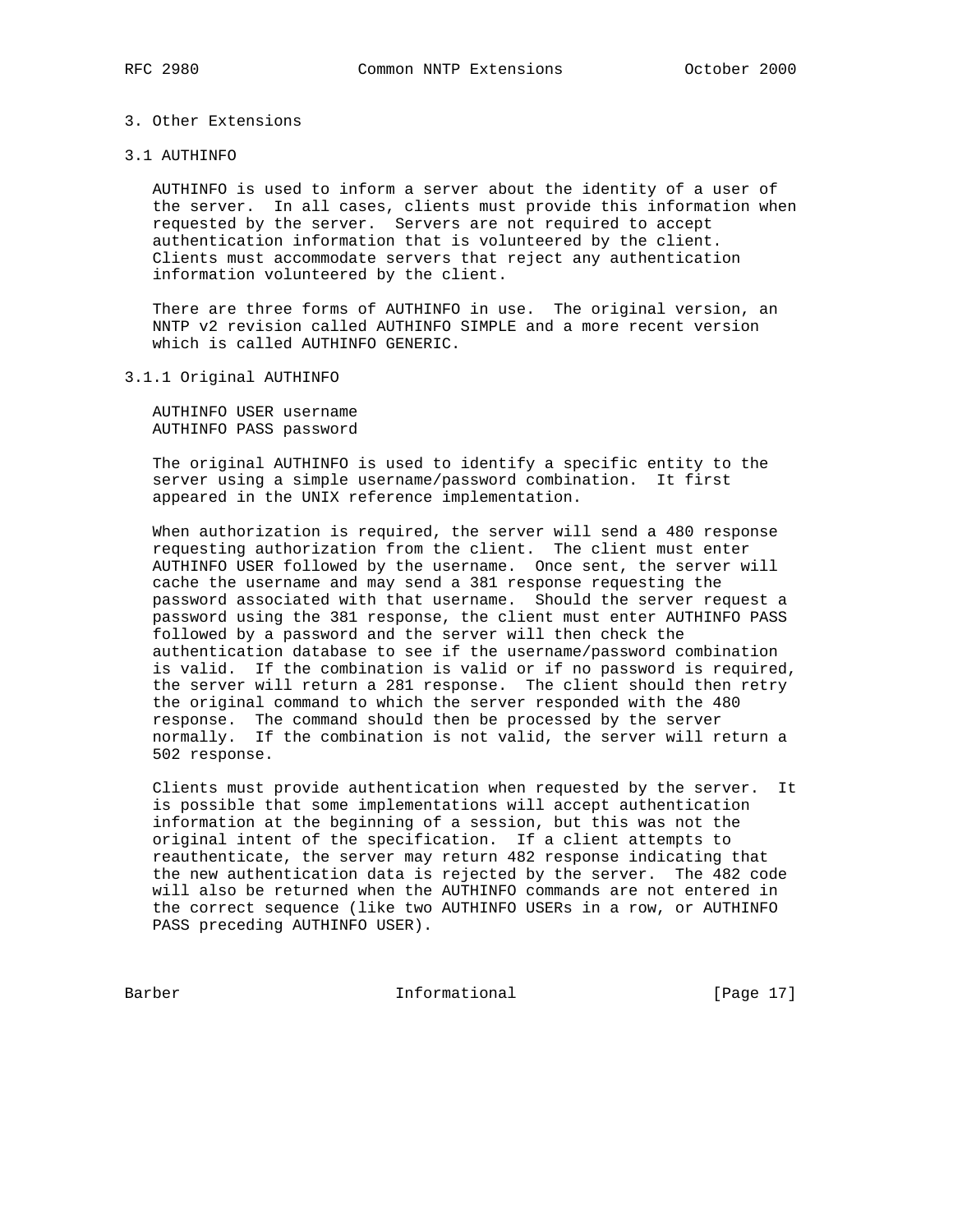All information is passed in cleartext.

 When authentication succeeds, the server will create an email address for the client from the user name supplied in the AUTHINFO USER command and the hostname generated by a reverse lookup on the IP address of the client. If the reverse lookup fails, the IP address, represented in dotted-quad format, will be used. Once authenticated, the server shall generate a Sender: line using the email address provided by authentication if it does not match the client-supplied From: line. Additionally, the server should log the event, including the email address. This will provide a means by which subsequent statistics generation can associate newsgroup references with unique entities - not necessarily by name.

#### 3.1.1.1 Responses

 281 Authentication accepted 381 More authentication information required 480 Authentication required 482 Authentication rejected 502 No permission

## 3.1.2 AUTHINFO SIMPLE

 AUTHINFO SIMPLE user password

 This version of AUTHINFO was part of a proposed NNTP V2 specification, which was started in 1991 but never completed, and is implemented in some servers and clients. It is a refinement of the original AUTHINFO and provides the same basic functionality, but the sequence of commands is much simpler.

 When authorization is required, the server sends a 450 response requesting authorization from the client. The client must enter AUTHINFO SIMPLE. If the server will accept this form of authentication, the server responds with a 350 response. The client must then send the username followed by one or more space characters followed by the password. If accepted, the server returns a 250 response and the client should then retry the original command to which the server responded with the 450 response. The command should then be processed by the server normally. If the combination is not valid, the server will return a 452 response.

 Note that the response codes used here were part of the proposed NNTP V2 specification and are violations of RFC 977. It is recommended that this command not be implemented, but use either or both of the other forms of AUTHINFO if such functionality if required.

Barber 181 Informational [Page 18]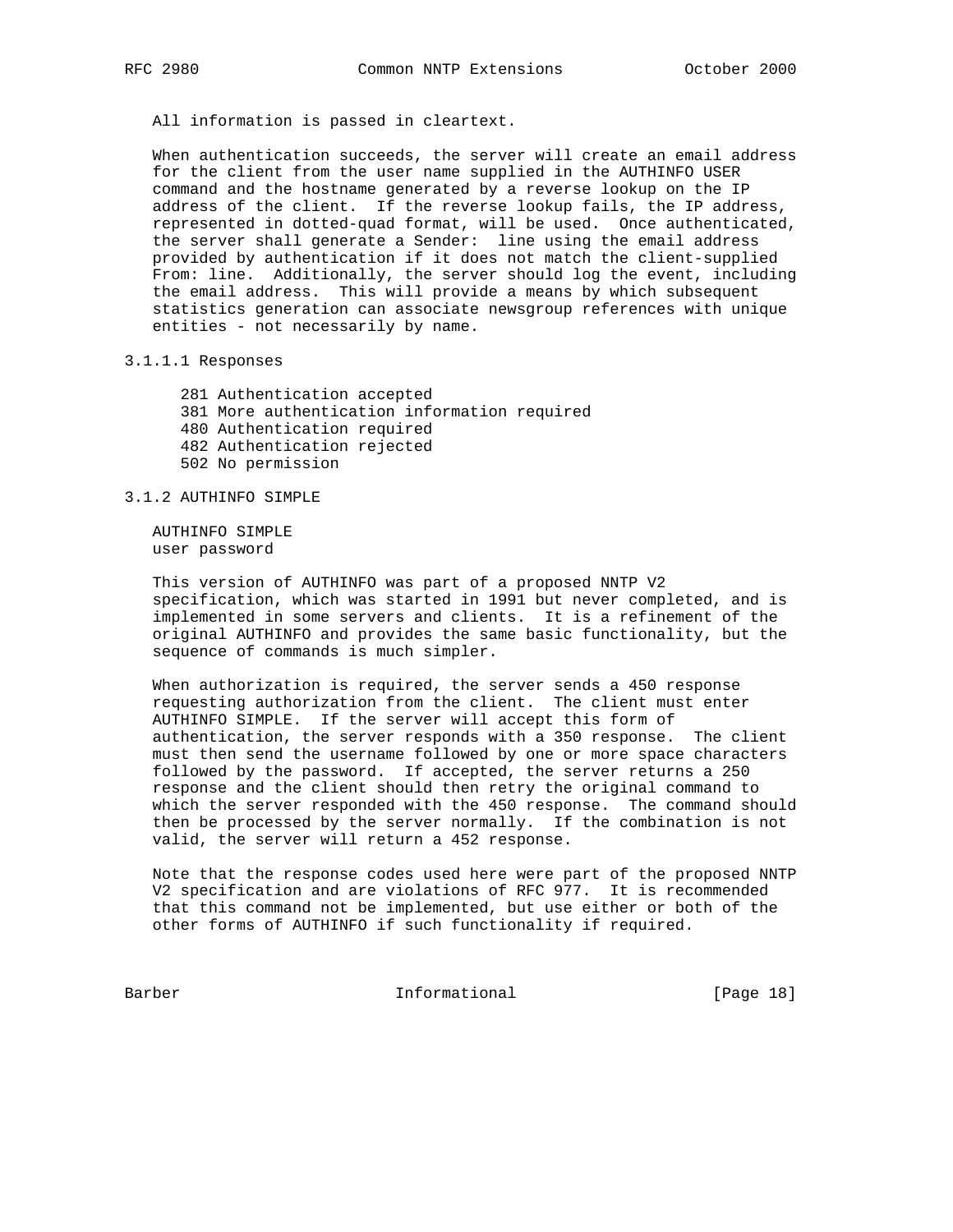### 3.1.2.1 Responses

 250 Authorization accepted 350 Continue with authorization sequence 450 Authorization required for this command 452 Authorization rejected

## 3.1.3 AUTHINFO GENERIC

AUTHINFO GENERIC authenticator arguments...

 AUTHINFO GENERIC is used to identify a specific entity to the server using arbitrary authentication or identification protocols. The desired protocol is indicated by the authenticator parameter, and any number of parameters can be passed to the authenticator.

 When authorization is required, the server will send a 480 response requesting authorization from the client. The client should enter AUTHINFO GENERIC followed by the authenticator name, and the arguments if any. The authenticator and arguments must not contain the sequence "..".

 The server will attempt to engage the server end authenticator, similarly, the client should engage the client end authenticator. The server end authenticator will then initiate authentication using the NNTP sockets (if appropriate for that authentication protocol), using the protocol specified by the authenticator name. These authentication protocols are not included in this document, but are similar in structure to those referenced in RFC 1731 [8] for the IMAP-4 protocol.

 If the server returns 501, this means that the authenticator invocation was syntactically incorrect, or that AUTHINFO GENERIC is not supported. The client should retry using the AUTHINFO USER command.

 If the requested authenticator capability is not found, the server returns the 503 response code.

 If there is some other unspecified server program error, the server returns the 500 response code.

 The authenticators converse using their protocol until complete. If the authentication succeeds, the server authenticator will terminate with a 281, and the client can continue by reissuing the command that prompted the 380. If the authentication fails, the server will respond with a 502.

Barber Informational [Page 19]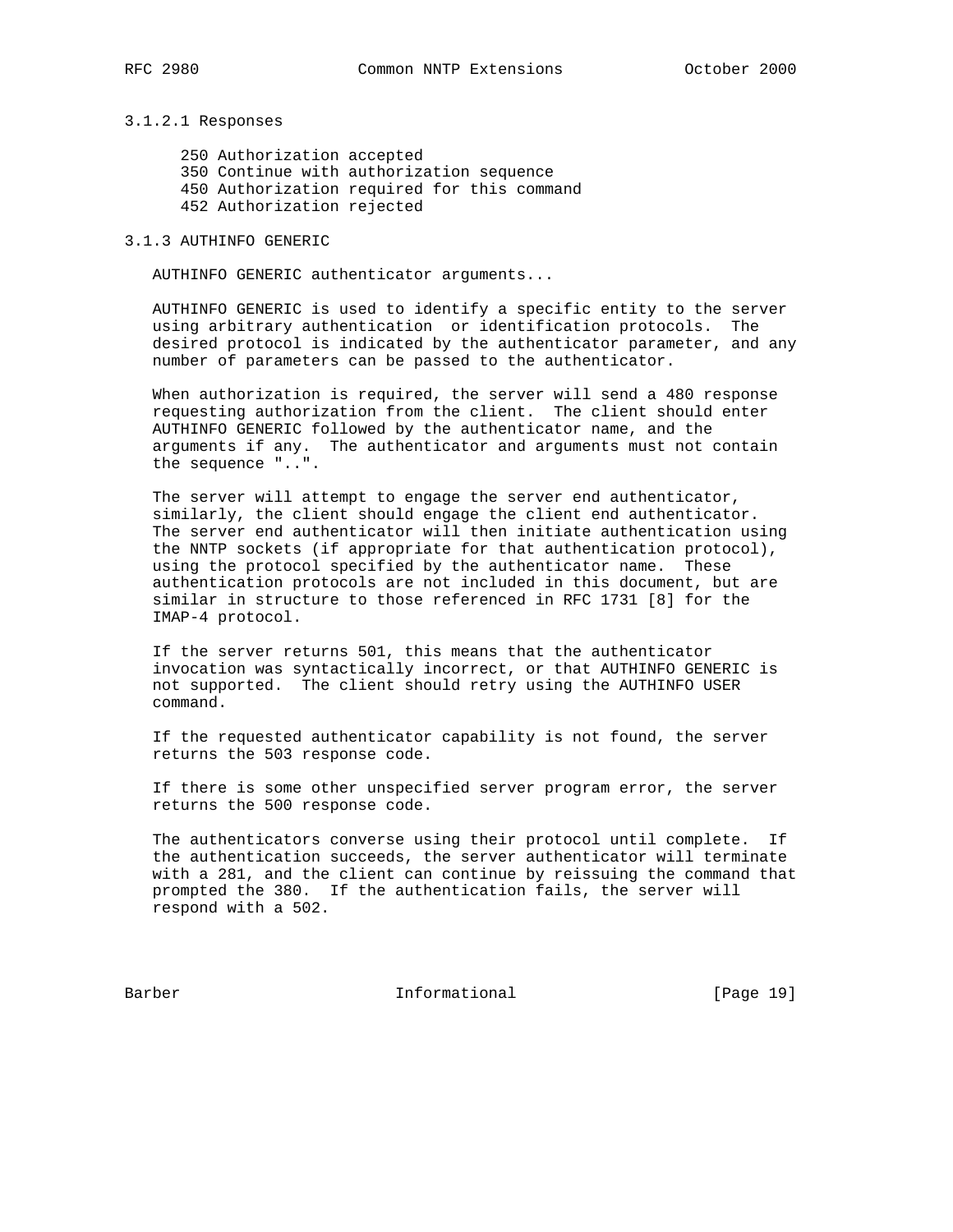The client must provide authentication when requested by the server. The server may request authentication at any time. Servers may request authentication more than once during a single session.

 When the server authenticator completes, it provides to the server (by a mechanism herein undefined) the email address of the user, and potentially what the user is allowed to access. Once authenticated, the server shall generate a Sender: line using the email address provided by the authenticator if it does not match the user-supplied From: line. Additionally, the server should log the event, including the user's authenticated email address (if available). This will provide a means by which subsequent statistics generation can associate newsgroup references with unique entities - not necessarily by name.

 Some implementations make it possible to obtain a list of authentication procedures available by sending the server AUTHINFO GENERIC with no arguments. The server then returns a list of supported mechanisms followed by a period on a line by itself.

#### 3.1.3.1 Responses

- 281 Authentication succeeded
- 480 Authentication required
- 500 Command not understood
- 501 Command not supported
- 502 No permission
- 503 Program error, function not performed
- nnn authenticator-specific protocol.

## 3.2 DATE

#### DATE

 The first NNTP working group discussed and proposed a syntax for this command to help clients find out the current time from the server's perspective. At the time this command was discussed (1991-1992), the Network Time Protocol [9] (NTP) was not yet in wide use and there was also some concern that small systems may not be able to make effective use of NTP.

 This command returns a one-line response code of 111 followed by the GMT date and time on the server in the form YYYYMMDDhhmmss.

- 3.2.1 Responses
	- 111 YYYYMMDDhhmmss

Barber 10 1nformational [Page 20]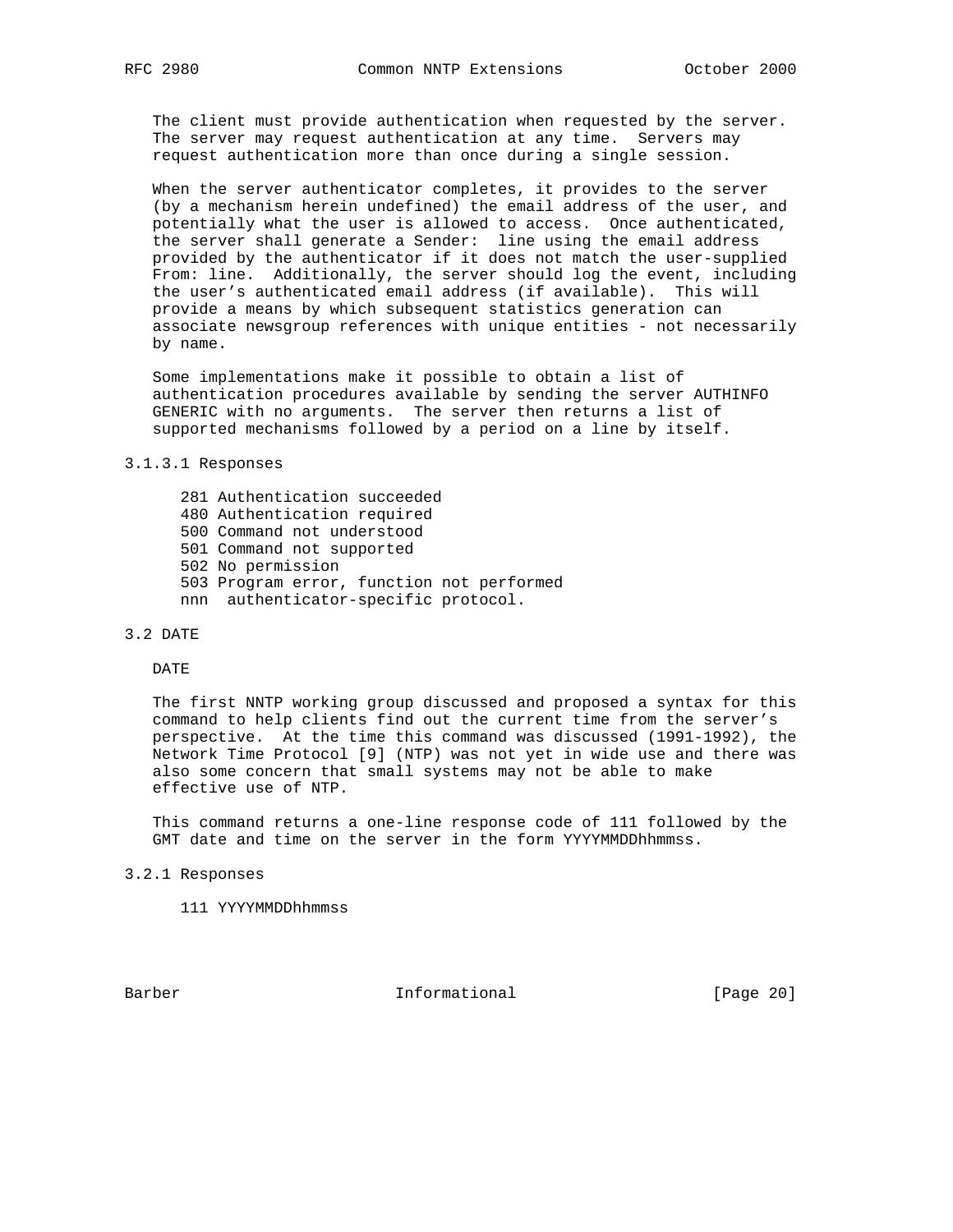## 3.3 The WILDMAT format

 The WILDMAT format was first developed by Rich Salz based on the format used in the UNIX "find" command to articulate file names. It was developed to provide a uniform mechanism for matching patterns in the same manner that the UNIX shell matches filenames. Patterns are implicitly anchored at the beginning and end of each string when testing for a match. There are five pattern matching operations other than a strict one-to-one match between the pattern and the source to be checked for a match. The first is an asterisk (\*) to match any sequence of zero or more characters. The second is a question mark (?) to match any single character. The third specifies a specific set of characters. The set is specified as a list of characters, or as a range of characters where the beginning and end of the range are separated by a minus (or dash) character, or as any combination of lists and ranges. The dash can also be included in the set as a character it if is the beginning or end of the set. This set is enclosed in square brackets. The close square bracket (]) may be used in a set if it is the first character in the set. The fourth operation is the same as the logical not of the third operation and is specified the same way as the third with the addition of a caret character (^) at the beginning of the test string just inside the open square bracket. The final operation uses the backslash character to invalidate the special meaning of the a open square bracket ([), the asterisk, backslash or the question mark. Two backslashes in sequence will result in the evaluation of the backslash as a character with no special meaning.

#### 3.3.1 Examples

- a. [^]-] -- matches any single character other than a close square bracket or a minus sign/dash.
- b. \*bdc -- matches any string that ends with the string "bdc" including the string "bdc" (without quotes).
- c. [0-9a-zA-Z] -- matches any single printable alphanumeric ASCII character.
- d. a??d -- matches any four character string which begins with a and ends with d.

Barber 10 1nformational [Page 21]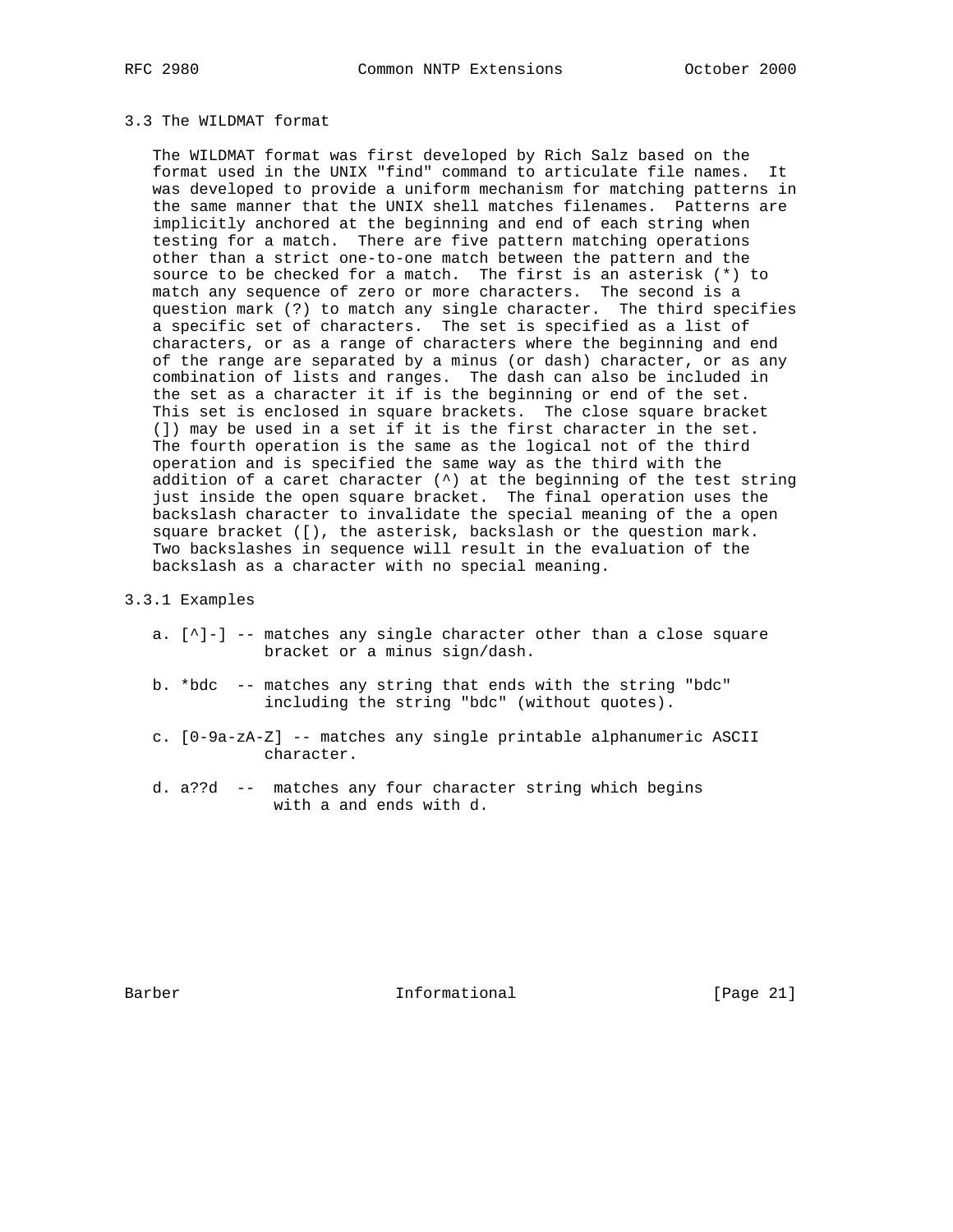#### 3.4 Additional Headers

 Many NNTP implementations add headers to Usenet articles when then are POSTed via NNTP. These headers are discussed in this section. None of these headers conflict with those specified in RFC 1036 and should be passed unchanged by Usenet transports conforming to RFC 1036.

3.4.1 NNTP-Posting-Host

 This line is added to the header of a posted article by the server. The contents of the header is either the IP address or the fully qualified domain name of the client host posting the article. The fully qualified domain name should be determined by doing a reverse lookup in the DNS on the IP address of the client. If the client article contains this line, it is removed by the server before acceptance of the article by the Usenet transport system.

 This header provides some idea of the actual host posting the article as opposed to information in the Sender or From lines that may be present in the article. This is not a fool-proof methodology since reverse lookups in the DNS are vulnerable to certain types of spoofing, but such discussions are outside the scope of this document.

3.4.2 X-Newsreader and others

 There are other lines that are added by clients as well. Most of these indicate the type of newsreader software that is posting the article.

4.0 Common Implementation Issues

 Many NNTP implementations do not follow the specifications in RFC 977. In this section, some common implementation issues are summarized.

4.1 The Response to the LIST command

 RFC 977 says that the fourth field of the "list of valid newsgroups associated information" returned must be "either 'y' or 'n' indicating whether posting to this newsgroup is allowed ('y') or prohibited ('n'). Most implementations simply output the exact contents of the transport system's active newsgroup list. For more implementations, the fourth field usually has more values that 'y' or 'n'.

Barber 10 Informational [Page 22]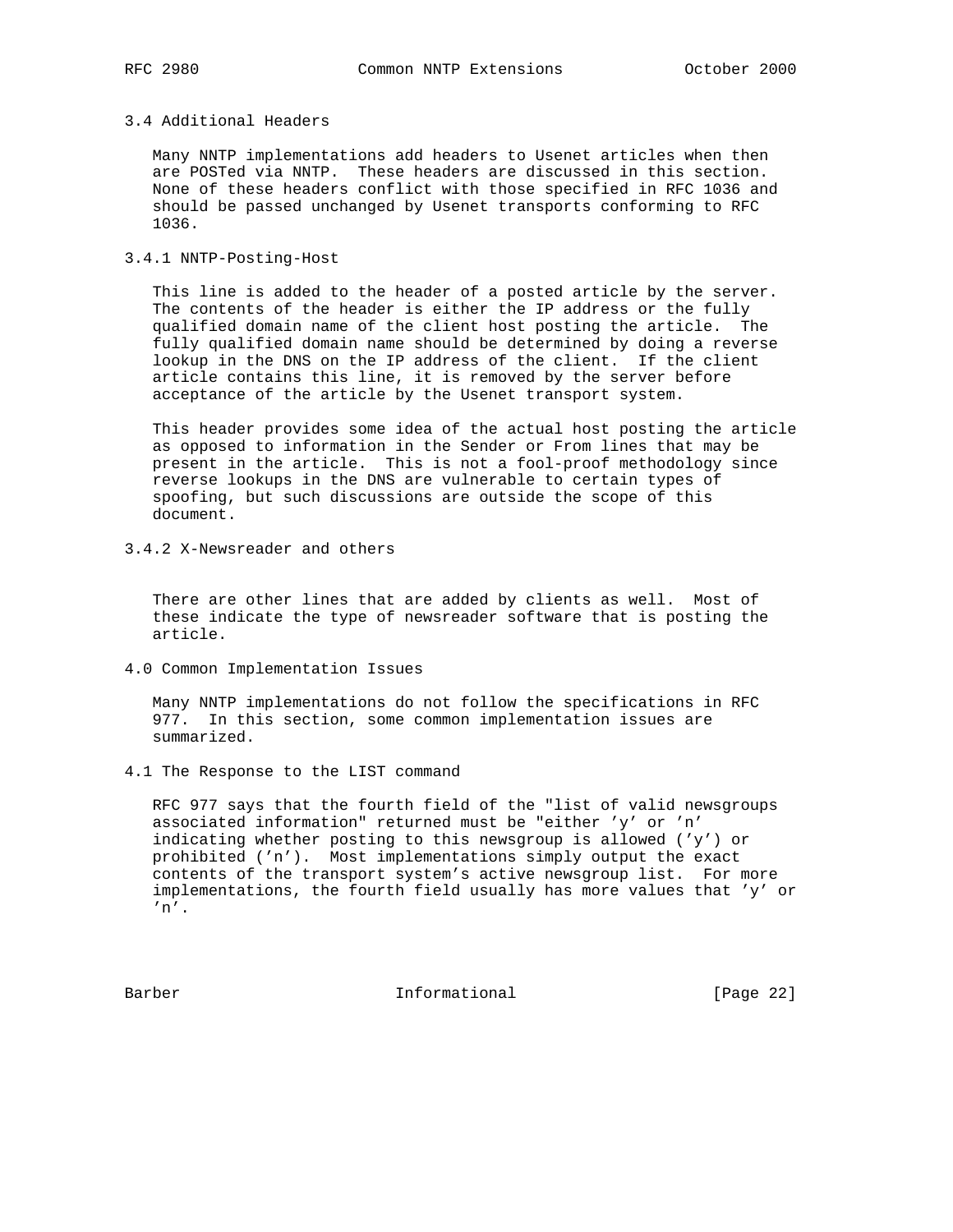4.2 The Required Headers in an Article and the POST command

 RFC 977 notes in section 3.10.1 that articles presented "should include all required header lines." In fact, modern implementations only require From, Subject, and Newsgroups header lines and will supply the rest; further, many implementers believe that it is best for clients to generate as few headers as possible, since clients often do not format other headers correctly.

 This implementation behavior is consistent with both Bnews and Cnews which would supply missing headers for articles directly submitted to them.

4.3 Article Numbering

 RFC 977 does not directly address the rules concerning articles number. However, the current practice is simple: article numbers are monotonically increasing, articles may disappear, and therefore the high and low water marks returned in a GROUP command should be treated as maximum minima, and minimum maxima, respectively.

4.4 Availability of commands defined in RFC 977

 Some implementations permit administrators to disable commands defined RFC 977. Some implementations have some set of commands disabled by default. This means that client implementations cannot depend on the availability of the disabled set of commands. This increases the complexity of the client and does not encourage implementors to optimize the implementation of commands that don't perform well.

NEWNEWS is one of the commands frequently disabled.

4.5 The Distribution header and NEWNEWS

 In section 12.4 of RFC 977, the optional distributions argument is described. This argument, according to RFC 977, would limit the responses to articles that were in newsgroups with prefixes that matched the optional distributions argument.

 Some implementations implement this by matching the Distributions header in articles to the distribution argument. Others do the match against segments of the newsgroup's name.

 This variation is probably best explained by the evolution of the USENET article format. At the time RFC 977 was specified, the newsgroup name defined how the group was distributed throughout USENET. RFC 1036 changed this convention. So, those that are

Barber 10 Informational [Page 23]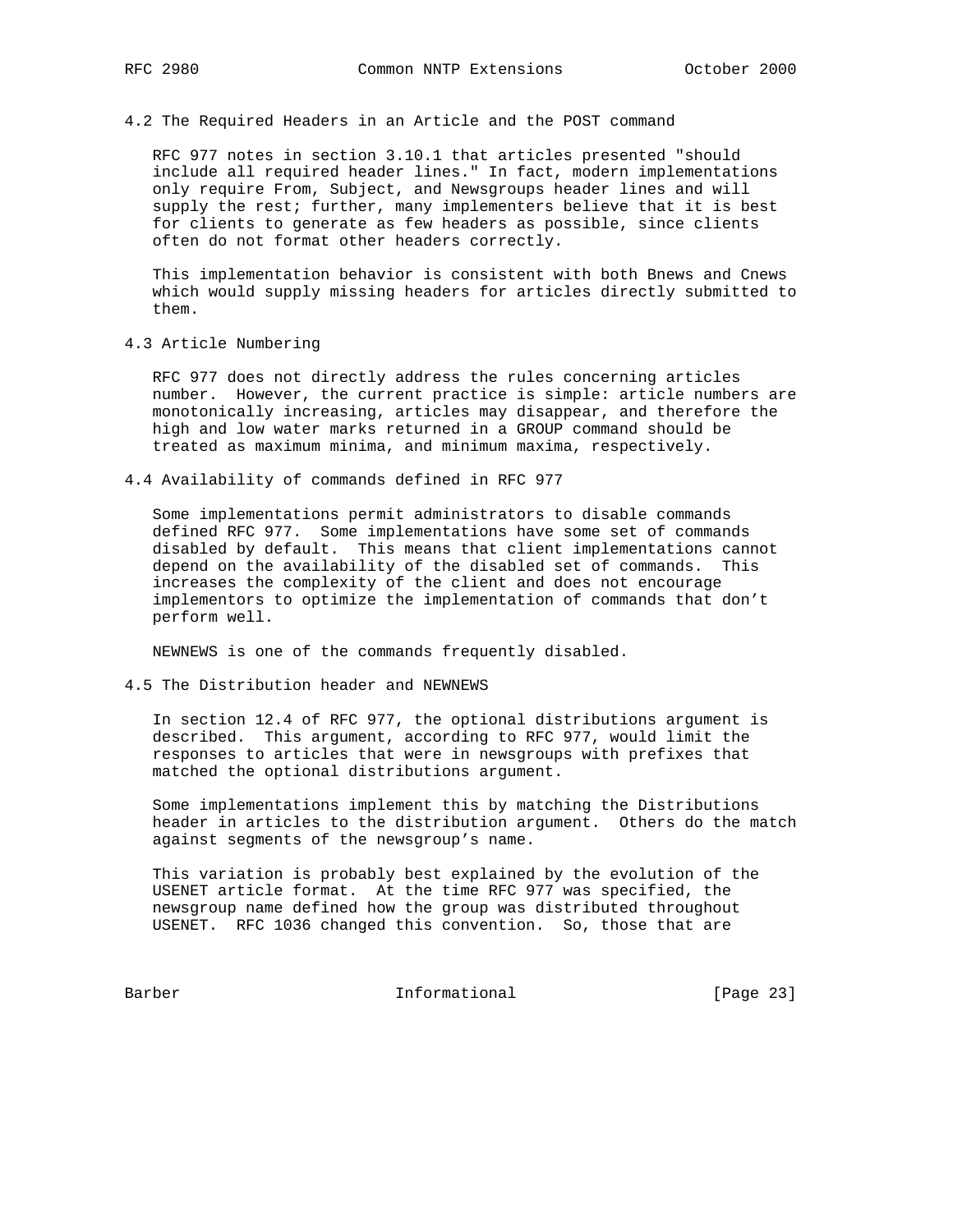strictly implementing RFC 977 would match the newsgroup name prefix against the distribution argument and only display matches. Those that implement against the intent of the command (as modified by the redefinition of the article format)would match the Distributions header against the distribution argument and only display those matches.

## 5.0 Further Work

 With the continued use of NNTP on the Internet, there remains an interest in creating an optimized transport protocol for server-to server transfers and an optimized client protocol for client-to server interactions. There is also considerable interest is building better mechanisms to provide audit information on which news groups are being read by which users.

 An IETF working group has been formed and it is the hope of this author that these issues will be addressed in that forum.

6.0 Security Considerations

 The use of the AUTHINFO is optional. This command as documented has a number of security implications. In the original and simple forms, all passwords are passed in plaintext and could be discovered by various forms of network or system surveillance. The AUTHINFO GENERIC command has the potential for the same problems if a mechanism is used that also passes cleartext passwords. RFC 1731 [8] discusses these issues in greater detail.

## 7.0 References

- [1] Kantor, B and P. Lapsley, "Network News Transfer Protocol", RFC 977, February 1986.
- [2] Limoncelli, Tom, "Read This Before You Write a Newsreader", http://mars.superlink.net/tal/news-software-authors.html, June, 1996.
- [3] Horton, M. and R. Adams, "Standard for interchange of USENET messages", RFC 1036, December 1987.
- [4] Salz, Rich, Manual Page for wildmat(3) from the INN 1.4 distribution, UUNET Technologies, Revision 1.10, April, 1992.
- [5] Robertson, Rob, "FAQ: Overview database / NOV General Information", ftp://ftp.uu.net/networking/news/nntp/inn/faq nov.Z, January, 1995.

Barber Informational [Page 24]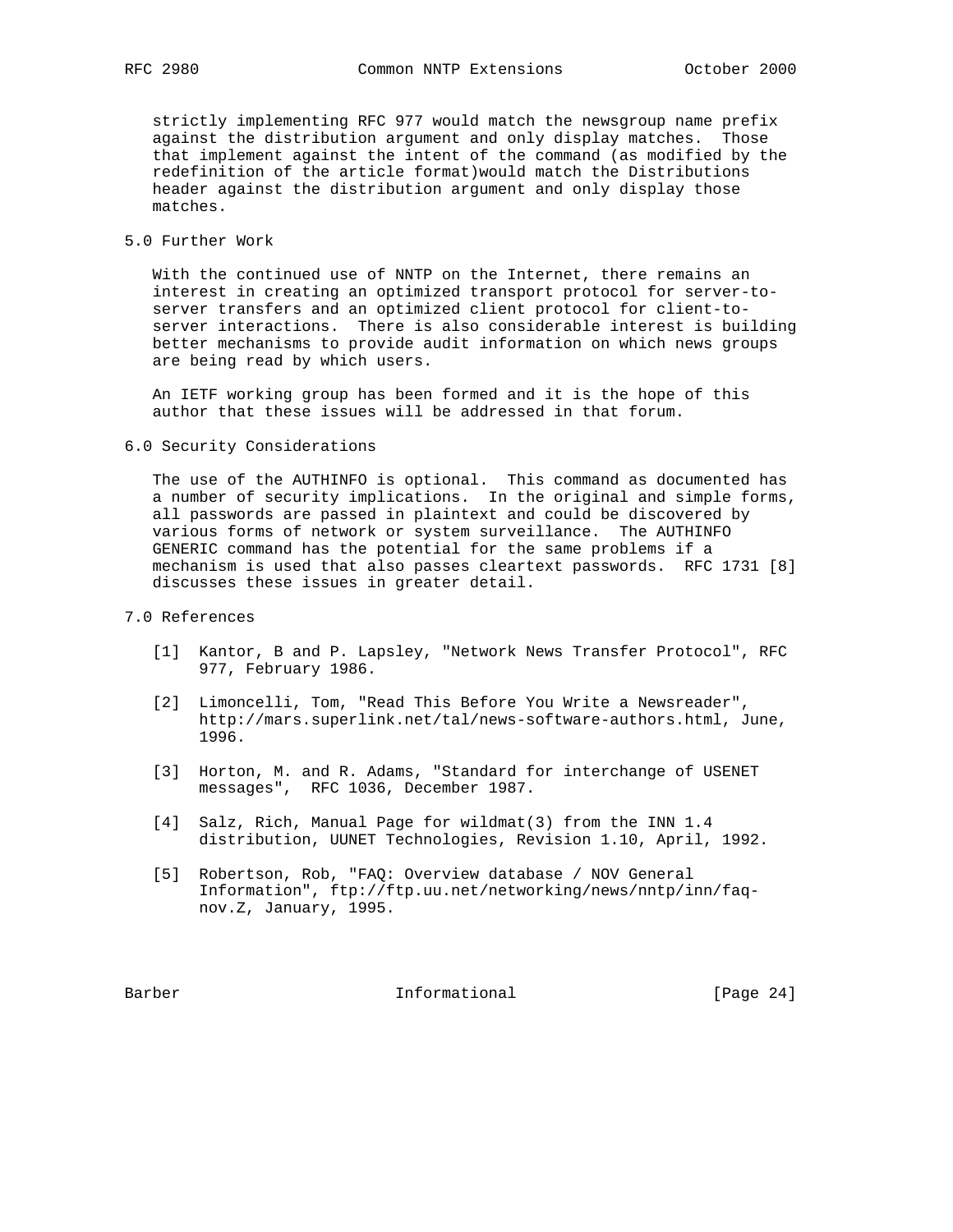- [6] Lea, Iain, "FAQ about the TIN newsreader", http://www.cs.unca.edu/˜davidson/handouts/tinfaq.html
- [7] Kappesser, Peter, "[news.software.readers] trn newsreader FAQ", 2 parts, ftp://rtfm.mit.edu/pub/usenet-by-hierarchy/news/ software/readers/%5Bnews.software.readers%5D\_trn\_newsreader \_FAQ%2C\_part\_1%3A\_Basics and ftp://rtfm.mit.edu/pub/usenet-by -hierarchy/news/software/readers/%5Bnews.software.readers %5D\_trn\_news-reader\_FAQ%2C\_part\_2%3A\_Advanced, February, 1995.
- [8] Meyers, J., "IMAP4 Authentication Mechanisms", RFC 1731, December 1994.
- [9] Mills, D., "Network Time Protocol (Version 3), Specification, Implementation and Analysis", RFC 1305, March 1992.

## 8.0 Notes

 DEC is a registered trademark of Compaq Computer Corporation. UNIX is a registered trademark of The Open Group. VMS is a registered trademark of Compaq Computer Corporation.

9.0 Acknowledgments

 The author gratefully acknowledges the comments and additional information provided by the following individuals:

 Wayne Davison <davison@armory.com> Chris Lewis <clewis@bnr.ca> Tom Limoncelli <tal@lucent.com> Eric Schnoebelen <eric@egsner.cirr.com> Rich Salz <rsalz@osf.org>

 This work was precipitated by the work of various newsreader authors and newsserver authors which includes those listed below:

| Rick Adams | -- Original author of the NNTP extensions to the RN                    |
|------------|------------------------------------------------------------------------|
|            | newsreader and last maintainer of Bnews                                |
|            | Stan Barber -- Original author of the NNTP extensions to the           |
|            | newsreaders that are part of Bnews.                                    |
|            | Geoff Collyer -- Original author of the OVERVIEW database proposal and |
|            | one of the original authors of CNEWS                                   |
|            | Dan Curry -- Original author of the xynews newsreader                  |
|            | Wayne Davison -- Author of the first threading extensions to the       |
|            | RN newsreader (commonly called TRN).                                   |
|            | Geoff Huston -- Original author of ANU NEWS                            |
|            |                                                                        |

Barber 10 1nformational [Page 25]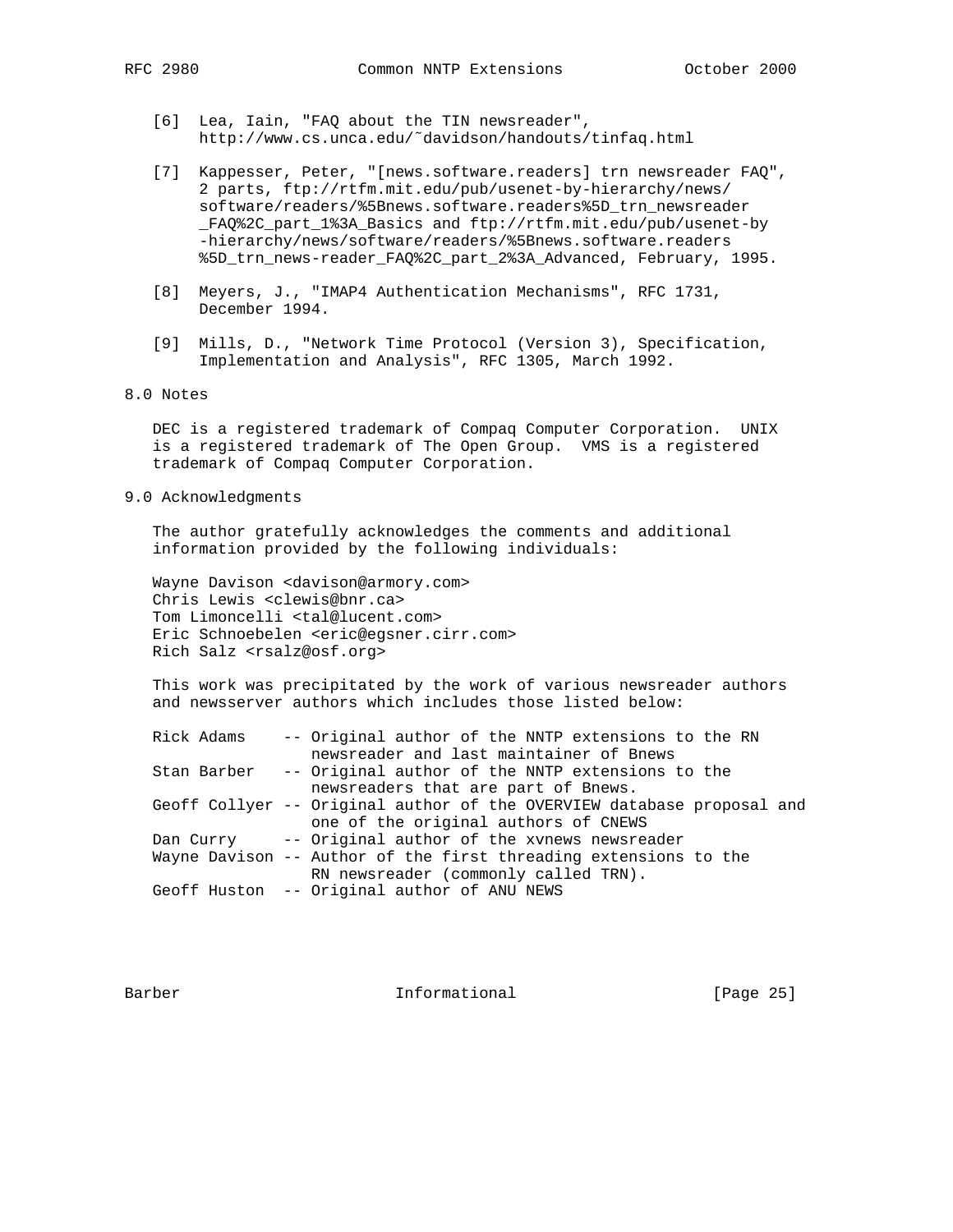|             | Phil Lapsey -- Original author of the UNIX reference  |
|-------------|-------------------------------------------------------|
|             | implementation                                        |
| Iain Lea    | -- Original maintainer of the TIN newsreader          |
| Chris Lewis | -- First known implementor of the AUTHINFO GENERIC    |
|             | extension                                             |
| Rich Salz   | -- Original author of INN                             |
|             | Henry Spencer -- One of the original authors of CNEWS |
| Kim Storm   | -- Original author of the NN newsreader               |

10.0 Author's Address

 Stan Barber P.O. Box 300481 Houston, Texas, 77230

EMail: sob@academ.com

Barber 10 Informational 100 Page 26]